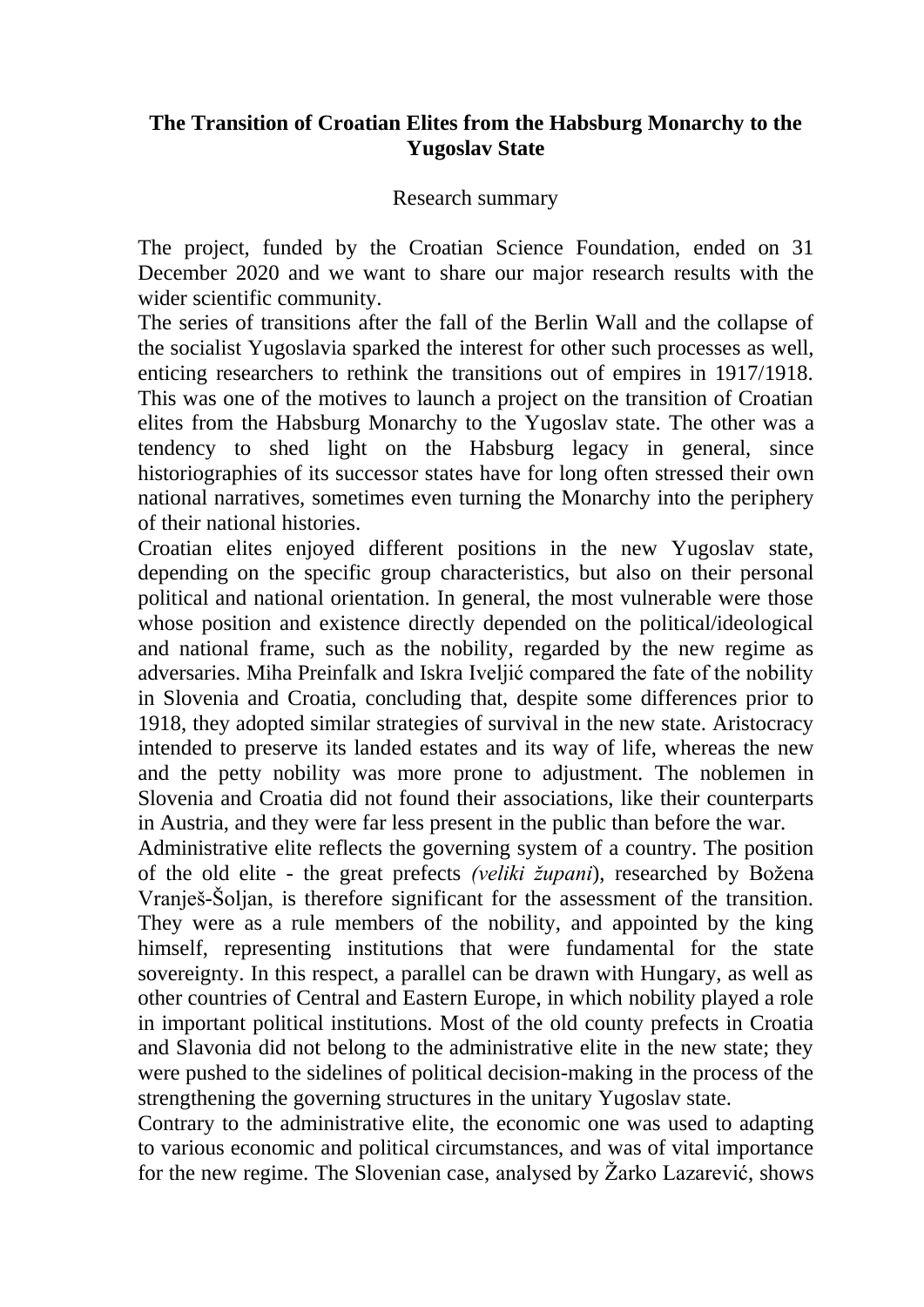that a small group of businessmen used the transition to improve their economic and social position. They presented themselves as a "true Slovene elite" and relied on political power. Since they were already established entrepreneurs integrated into international capital networks, there was no break or complete replacement of the old economic elites. Similar are the findings of Iskra Iveljić for a group of influential Croatian businessmen. The new regime needed a developed Croatian economic elite, as opposed to the old noble landowners. Ž. Lazarević's and I. Iveljić's comparison between Slovenian and Croatian economic elites shows that businessmen were mostly interested in political stability and redistribution of political power as the conditions for economic development and better representation in the central institutions. The regime for its part did not intend to destroy or replace the pre-war economic elites, but to control capital flows, which was achieved by the "nostrification" of the banking sector.

Among the intelligentsia historians were probably the most exposed to political influence since the post-1918 regime preferred historians who were pro-Yugoslav (Ferdo Šišić, Gavro Manojlović) as opposed to the Croatianoriented ones (Ivo Pilar, Milan Šufflay). The situation worsened under the dictatorship of King Alexander introduced in 1929, which exercised a much stricter control over history than it was before 1918 and from 1918-1929, as shown by Branimir Janković. On the opposite pole were professionals such as physicians or lawyers whose education, expert knowledge and international connections were of vital importance. Therefore it is not surprising that many lawyers that were active before 1918, turned into prominent figures in the interwar period, as shown by Mark Cornwall's research. Croatian lawyers had a sense of importance as 'guardians of the law' in their communities. It was perhaps the investigative magistrates and prosecutors who found it hardest to adapt to the new regime. Croatian physicians, studied by Željko Dugac, were mostly educated at the universities in Vienna and Graz. Upon returning to Croatia they founded the areas of specialist professions, occupied university positions after the foundation of the medical school in Zagreb (1917) and enticed the development of social medicine. However, even prominent physicians were sometimes exposed to political pressure; with the introduction of the dictatorship of King Alexander, Andrija Štampar went abroad and became a well-known expert of the Health Organization of the League of Nations.

In general, the post-1918 world encouraged the further development of the women's movement especially when it comes to the issues of suffrage, education, or women's organizations. The transition to the Yugoslav state provided opportunity for the movement in Croatia (studied by Ida Ograjšek Gorenjak), for cooperation and contacts across the Yugoslav territory, as well as a better chance for the international activity. The result were several cross-Yugoslav women's alliances and the transformation of some of the existing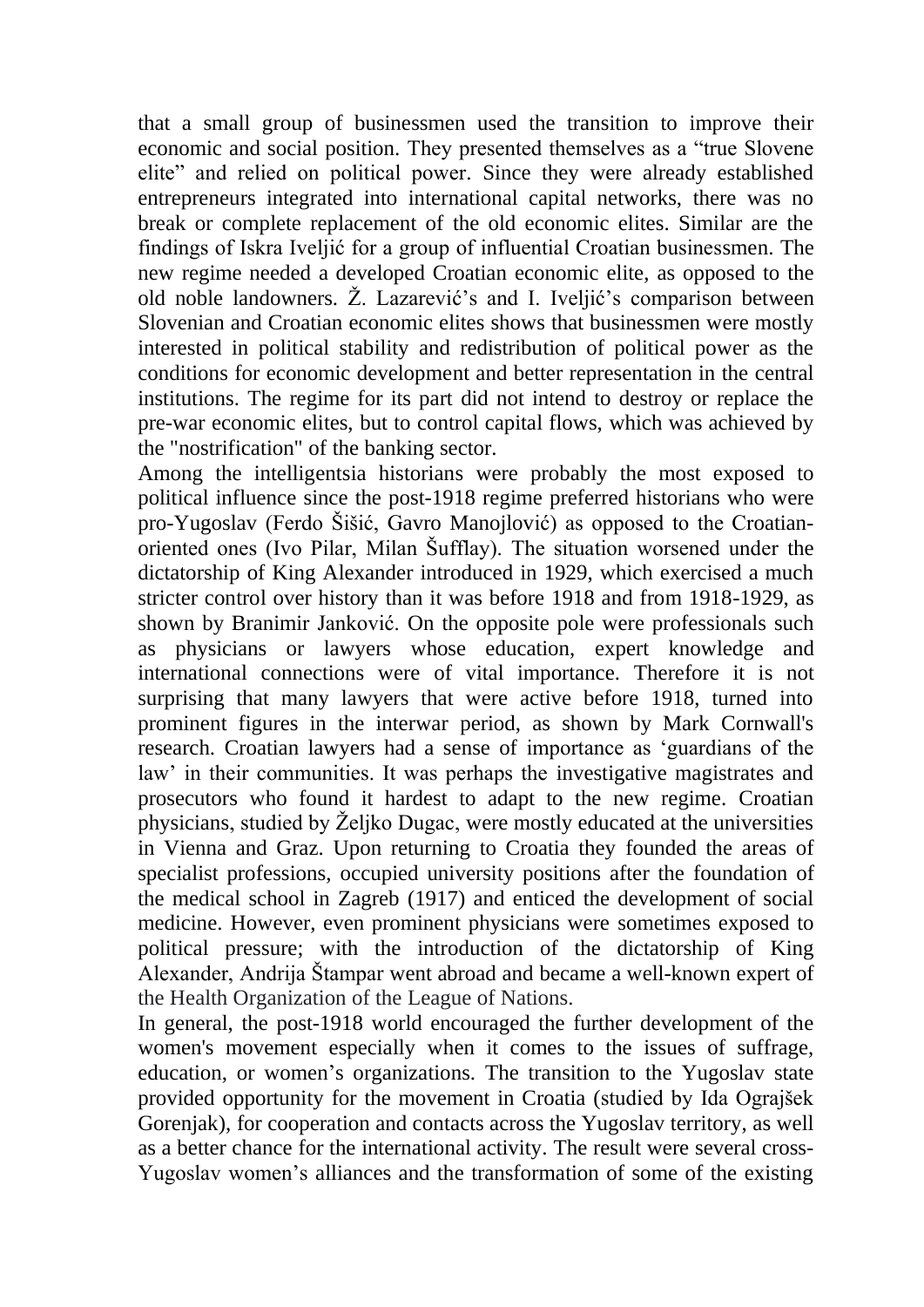associations (e.g. the Lady's Club - an elite association of Hungarianoriented women, became the Circle of Serbian. Craotian and Slovenian sisters). However, national and political orientation had an impact on women's associations as well, resulting in the change of names, or breaking up of cooperation.

Generation factor was of importance during the transition. Many of the new leaders belonged to the generation of the *fin-de-siècle*, marked by the modernist movement of 'the Young' (*mladi*), studied by Nikola Tomašegović. This formative period of their life marked their views on politics, culture, as well as ideology. Nevertheless, their careers evolved in different directions, and their views changed ranging from integral Yugoslavism to exclusive Croatianhood, but as expected, with many turns. Some members of the *fin de siècle* Croatian modernist movement became major political figures in the interwar period (Stjepan Radić, Svetozar Pribićević), while others achieved illustrious careers in business and state administration (Dušan Plavšić, Franjo Poljak), journalism (Milivoj Dežman, Milan Marjanović), literature (Milutin Cihlar Nehajev) etc. In many of the cases, they used the symbolic capital they had acquired before the war to further their careers in the new Yugoslav state, but in some instances also to criticize the regime for having deviated from the pre-war Yugoslav ideological assumptions.

To conclude with, it seems that our overall findings brought to light many traits of continuity that have so far been marginalised or neglected in historiography, traditionally focused on national and political themes and grand narratives that stress discontinuities. We very much feel that we have opened more questions than we have provided answers, but this is the fate of all historians. We hope that our researches will be carried on by other colleagues, and widened to other segments of elites and to the local level. The next step could then include a synthesis and a comparison with other countries in transition.

Transition is an intermediary period, a hybrid phase characterised by both continuity and discontinuity, the elements of the old and new structures (laws, currencies, institutions, officials...). It therefore does not necessarily present a coherent system, especially not at the operational everyday and local level. When it comes to the transition from the Habsburg Monarchy to the Yugoslav state, it can be said that the immediate transitional period lasted until the 1930s, but it had a different rhythm and dynamics in individual spheres and territories. It was much easier to carry through or even impose political and administrative changes in the centre, than the ones on the local level and in the field of culture or everyday life.

It is possible to pose a question on the very character of the interwar Yugoslav state, namely has it reached a proper stability or was it still in the process of transition? Of course, this dilemma is a part of the interpretative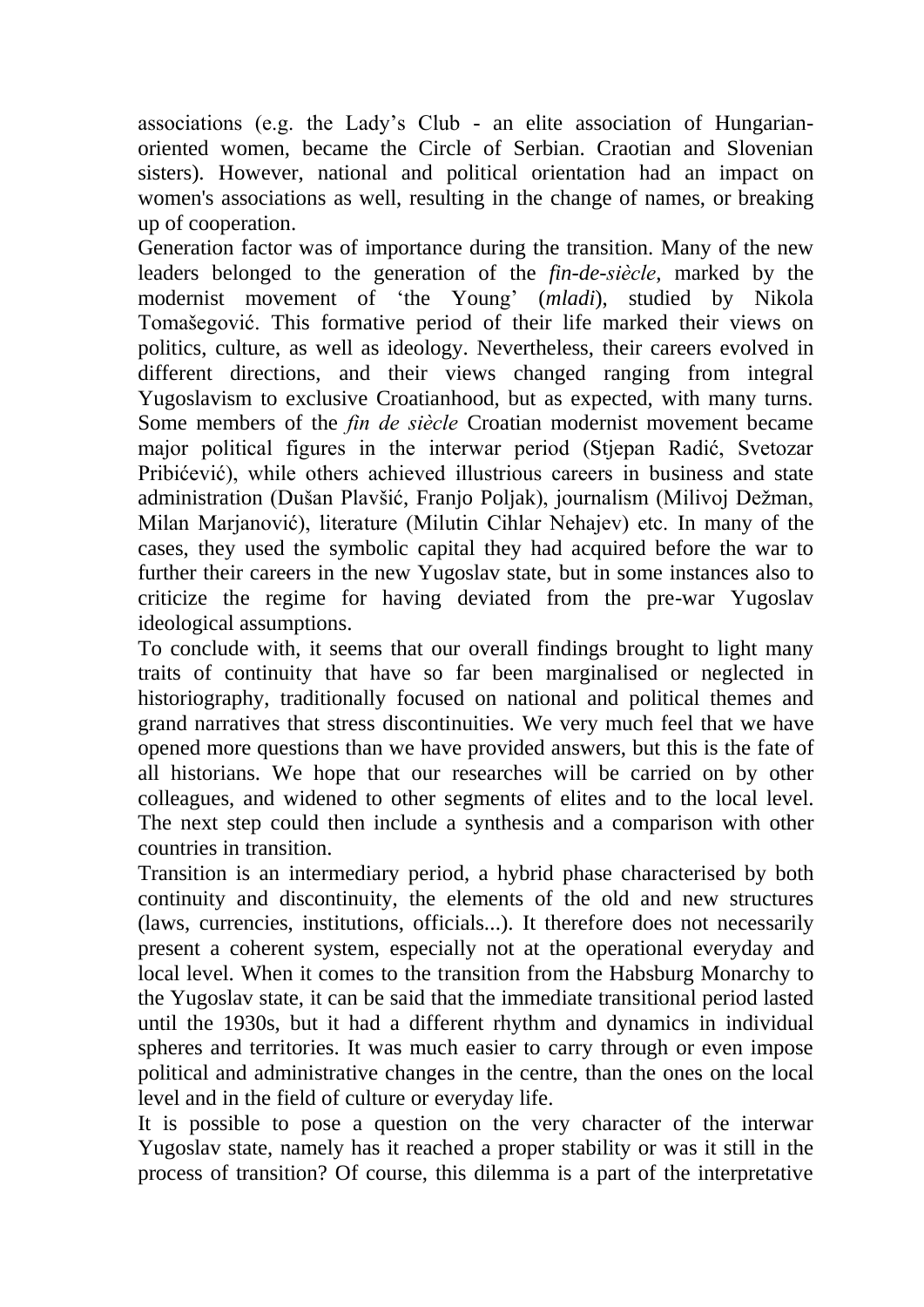frame, which is open to discussion and varying viewpoints. However, it is worth pointing out that the interwar Yugoslavia collapsed in 1941 and was not in any form restored after the end of the Second World War. Its legacy was intentionally discarded or marginalised not just by the following regimes, but by many individuals and groups as well. For Croatian-oriented groups 'Yugoslav' equalled 'great Serbian' mostly because of the character of the interwar state. The Yugoslav legacy thus fared no better than the Habsburg one after 1918.

Finally, I would like to thank all the project members and our consultant Pieter M. Judson, who put a lot of effort into following our work and giving us valuable comments and suggestions.

Zagreb, 11 January 2021

Iskra Iveljić

Iskra Iveljić, Zagreb

# *Noblesse oblige.* Nobility in Croatia and Slavonia from the End of the 19th Century until 1945

Nobility in Croatia and Slavonia was heterogeneous and multilayered in social, political, economic and ethnic aspect, just to mention the most important ones. It consisted of magnates and lesser nobility, of old and new nobility of Croatian, German, Hungarian, Serbian, French, even of Irish or Portuguese ethnic origin. The new nobility often rose through administrative or military career (especially in the Military Border with a large percentage of Serbs), later it was plutocracy including Jewish families (e.g. Weiss de Polna, Barons Gutmann de Gelse de Belišće...). There were even major differences between civil Croatia and Slavonia; in the latter landed estates were on average bigger, there were fewer noblemen but more magnates, often of non-Croatian origin.

Elite nobility i.e. magnates (Barons, Counts, Princes) cherished supranational ties (familiar, political, economic, cultural...) Europe-wide, enjoyed a guaranteed seat in the Croatian Diet (*Hrvatski sabor*) and had big landed estates. Petty nobility had small holdings or no holdings at all, so it often moved to towns, and lead a burgher's life, yet it desperately held on to its noble status. Modernisation and national integration forced the nobility to adapt, bringing about further differentiation. A part of nobility took part in the Croatian national movement from its start in the 1830s, more joined later on, yet the nobility remained split in this respect in pro-Croatian, pro-Austrian, pro-Hungarian. The former two options were often combined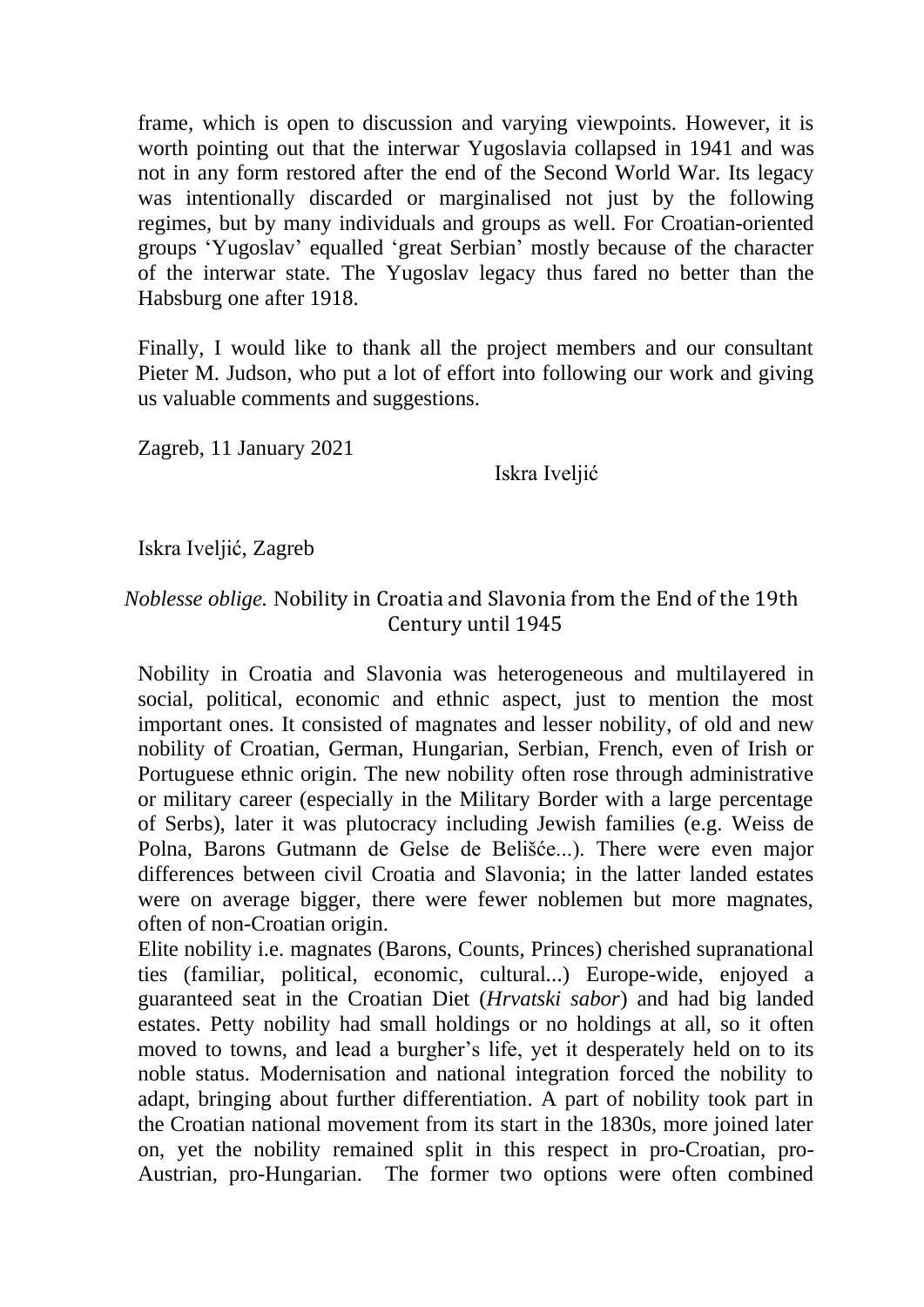especially during the dualistic era when Budapest was considered by many prominent groups in Croatia to be a more dangerous enemy than Vienna. National movements meant adhering to one, national, entity - quite contrary to traditional aristocratic habitus; therefore, modern middle-class intelligentsia had the upper hand in articulating the new concept of national culture and policy.

With the abolishment of feudalism in 1848/49 the nobility lost its traditional privileges and its position as *natio politica,* as well as a portion of its land farmed by peasants, as was the case in the whole Habsburg Monarchy. Thus, it had to undergo a major transition to modern society and capitalism. In late 19th century successful rise of the middle class especially in the economic sphere, lead to the restructuring of aristocracy, which included ennobled middle-class members or previously non-aristocratic noblemen (e.g. the bans Antun Mihalović, Nikola Tomašić). Despite all the challenges, nobility retained its elite status until 1918, old aristocracy constituted the so called first society ("die erste Gesellschaft") - the old elite which enjoyed the right of direct admission to the Viennese Court. It still occupied influential political-administrative posts, namely that of the ban (governor), county prefects *(veliki župani*), Croatian minister in the Hungarian government and and of appointed members of the Croatian Diet (virilists).

The beginning of the twentieth century was marked by a series of crises within and out of the Habsburg Monarchy, which made the South Slav question a contested subject urging some noblemen to be open to a range of political, social and economic options. On the eve of the First World War Croatian and Slavonian nobility was of course loyal to the sovereign and the Monarchy, yet it to some extent started practising strategies of survival cooperating with the middle-classes, with the Serbs, and eventually even with the new Yugoslav regime in Belgrade.

The complex transition into the new state in December of 1918, the Kingdom of Serbs, Croats and Slovenes, a kingdom without nobility of its own, confronted the former Habsburg nobility with enormous difficulties: violence, the problem of citizenship, the partition of its estates to several new states, the land reform and the agrarian character of the new state. After the fall of the Habsburg Monarchy the nobility was left without its sovereign, and moreover, in a new state it was treated as a potential enemy in almost every aspect (national, political, economic...). In these unstable and demanding circumstances noblemen developed different strategies of survival, depending on their social and economic status, political and national orientation, but often on personal choices. Petty noblemen had been pauperised much before 1918, while land-owning aristocrats were resolved to struggle for their property and their way of life. Even among aristocrats there were different approaches, as a rule the new and pro-Yugoslav nobility before 1918 was more eager to adapt. The Belgrade regime also had at least a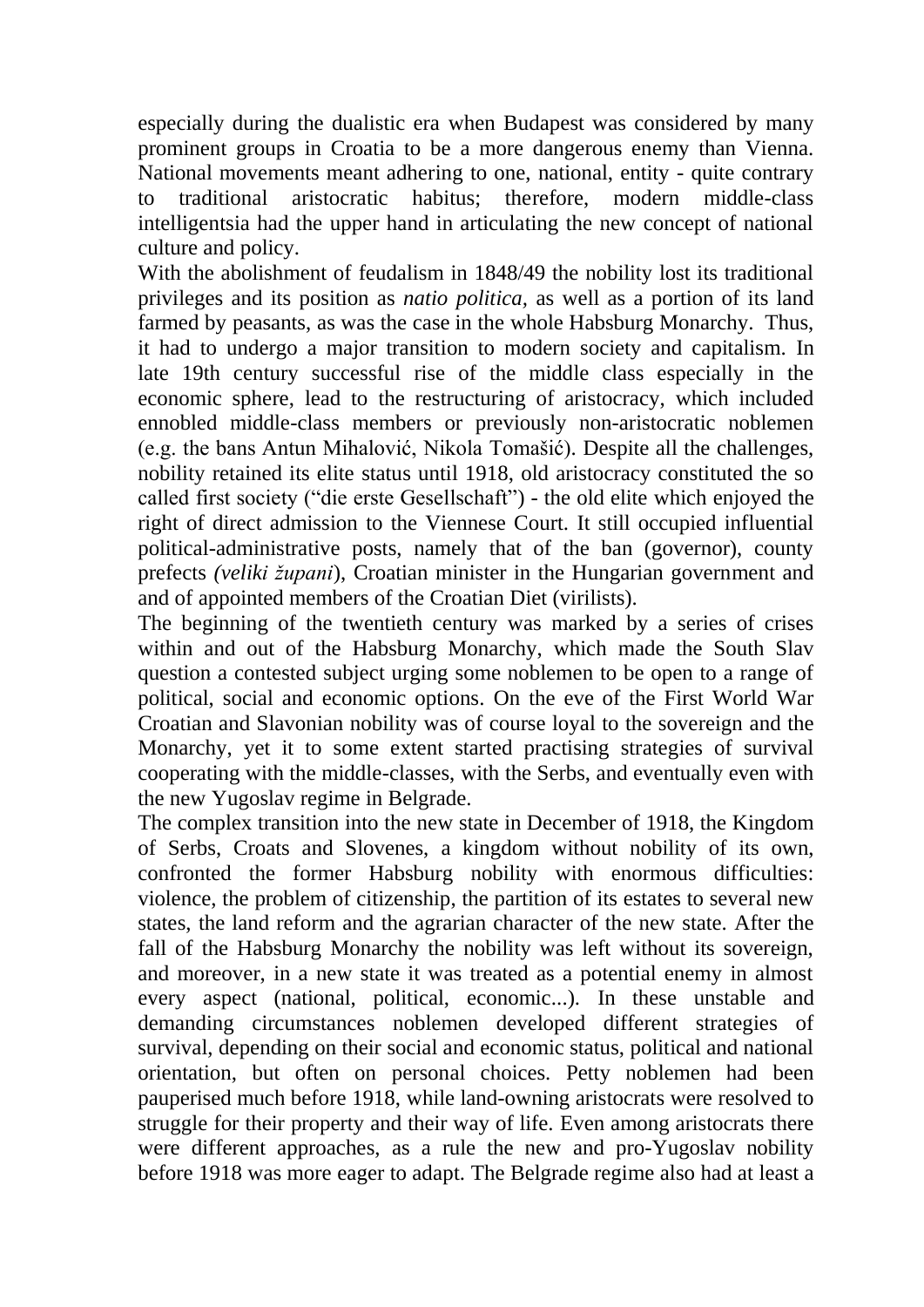partially differentiated approach to noblemen, preferring the ones who were considered to be of pro-Yugoslav orientation. In spite of these differences, the landed nobility as a whole was very much endangered through land reform that had begun in 1919 but was of a provisional character until the beginning of 1930s, enhancing thus additionally the conflict between peasants, especially the colonists from the so called passive regions or Serbian war veterans, and landed nobility.

Despite above mentioned difficulties many noblemen retained their status as landowners, yet on a smaller scale than before 1918. The communist regime after the end of the Second World War put an end to this. Many noble families, deprived of their land, castles and manors, town palaces, their collections of art works, libraries and even family photographs, decided upon moving to the West. However, some families stayed, and a couple of them even managed to live in their manors.

After the collapse of socialist Yugoslavia and the founding of the independent Croatian state, many noble families either returned to Croatia or established firm relations to it. They were welcomed in the public as a proof of Croatian identity and its partaining to the European civilization. They founded their association (*Hrvatski plemićki zbor*), some of them held positions in diplomacy and politics, or were active as entrepreneurs. They all were mostly interested in claiming their property back, which the law made possible. This turned to be a very complex process, that is still not over since many of the noble families finally decided upon filing a suit, because they did not get hold of all their expropriated property or were not satisfied with the offered financial compensation. Those who did manage to get their property back, often decided on selling it, but there are other examples as well. Unfortunately, little is known on nobility in post-communist era, the only sources of information are currantly the noblemen themselves or articles written by journalists.

## Miha Preinfalk, Ljubljana

## *The Last Three Decades of the Nobility in Slovenia (1918-1948)*

Research conducted by Miha Preinfalk had two focuses. The first one was the nobility in Slovenia in the long 19<sup>th</sup> century until 1918. It consisted of noble families that were of feudal origin and were forced to adapt themselves to new social circumstances in the 19th century, and of new families, ennobled because of their careers in the bureaucracy or in the army. One of the main questions was the national identity of such noble families. The period until 1918 was in the Slovenian territory marked by serious national conflicts between Germans and Slovenes. Members of the new nobility were also very much involved in those conflicts, whereas members of the former feudal nobility tried to avoid them.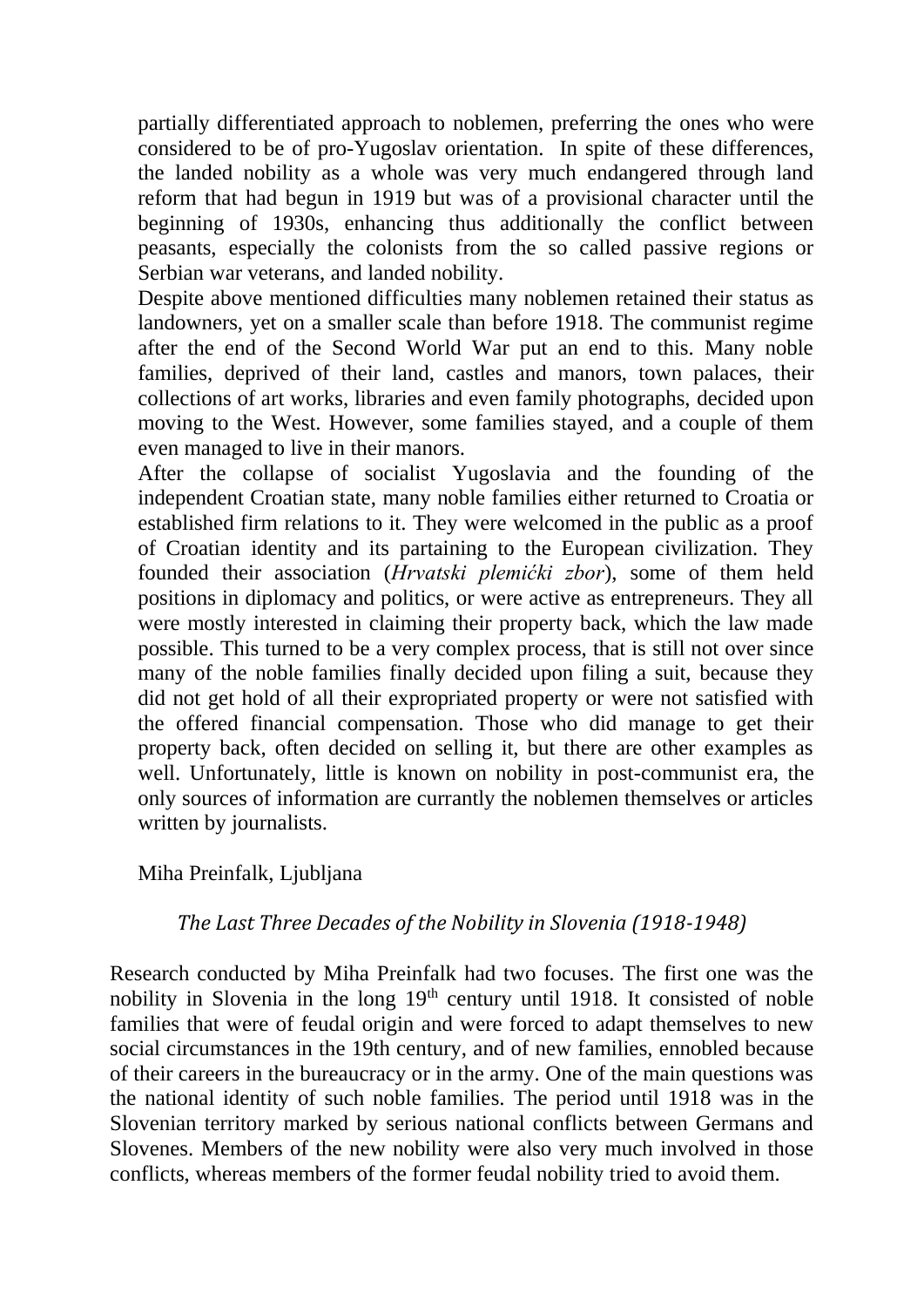On the other hand, Preinfalk's research expanded into the period after the end of the First World War. The "Slovene" nobility of this period has so far been very poorly researched in the Slovene historiography, or to be more precise, only some aspects have been researched, such as e. g. the agrarian reform. The social and cultural aspects were completely ignored. It is important to emphasize the fact that until 1918 the Habsburg nobility underwent more or less equal development within the Habsburg monarchy. After 1918, however, the nobility in each of the newly formed states experienced a specific fate. The nobility, which found itself in the Yugoslav political framework, had the same starting points, although there were some significant differences between that in Slovenia and that in Croatia – particularly concerning the issue of nationality, economic power and political engagement – the nobility in Slovenia found it much more difficult to integrate into Slovene society, had less capital and did not engage in politics.

The biggest problem in the research of nobility in Slovenia in the 20th century is the lack of primary sources. The nobility that remained in Slovenia after 1918 withdrew into the private sphere, and was therefore almost never seen in the public, and the sources that reveal their private life are extremely rare and scarce. It is therefore necessary to make comparisons with other newly founded countries, which is not entirely appropriate, given  $-$  as mentioned before  $-$  that each of these countries had a specific political and social situation.

Miha Preinfalk's review and analysis of the, mostly non-Slovenian, literature was supplemented with documents from the archives and several interviews with members of the nobility who experienced the interwar situation either personally or had knowledge of it from the family tradition. The research was conducted in archives in Slovenia (Arhiv Republike Slovenije, Zgodovinski arhiv Ljubljana) and Austria (Österreichisches Staatsarchiv in Vienna and Steiermärkisches Landesarchiv in Graz).

## Miha Preinfalk and Iskra Iveljić

## *From the Habsburgs to the Karađorđevićs. The fate of Croatian and Slovenian nobility in the Yugoslav State*

Miha Preinfalk and Iskra Iveljić drew a comparison between nobility in Slovenia, and Croatia and Slavonia before and after the Great War. During the Habsburg era similarities included the elite position of aristocracy, its multiculturalism and polyglossy, the characteristic way of life, aristocratic habitus and loyalty to the sovereign. Major differences were: partaining to different halfs of Austria-Hungary, Croatian political autonomy within Hungary and the existence of domestic nobility. Consequently, the Croatian national movement appeared earlier, in the 1830s attracting a part of the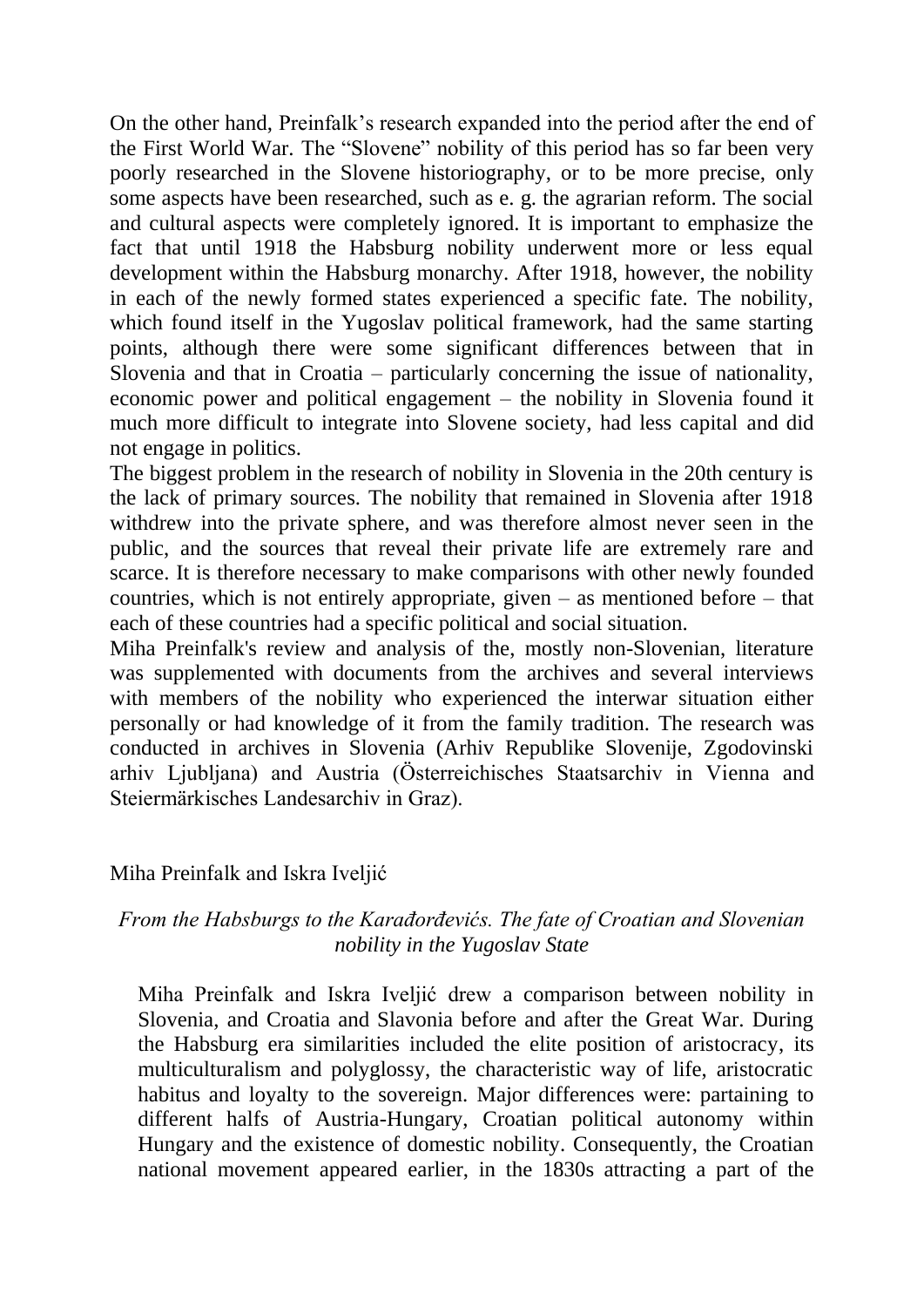nobility right from the start. The collapse of the Habsburg Monarchy jeopardised the very foundations of nobility and faced Croatian and Slovenian nobility with the demanding transition into the Yugoslav state. In the transition period noblemen in Slovenia, Croatia and Slavonia developed similar strategies of survival. They did not found their associations, like their counterparts in Austria, and they were far less present in the public than before the War. Yet, they cherished personal ties to their extended family and other noble families. In general, noblemen were treated by the new regime as adversaries, especially the ones of foreign origin or enjoying the reputation of ", enemies of the people". The latter were from the late 1918 until the beginning of 1919 often faced with violent outbreaks on their estates. Furthermore, nobility lost its sovereign, its titles, and the Yugoslav land reform deprived the aristocracy of a big portion of its landed estates. As a rule, lesser nobility was forced to adapt, but the landed aristocracy tried to keep up appearances and to preserve its way of life. However, even among its ranks there were different strategies. A part of aristocrats opted for non-Yugoslav citizenship and settled ouside of the Yugoslav state, and some chose to do so later, in the 1920s. Yet, a part of old and new aristocrats tried to adapt to the new circumstances, some of them even cherishing good relations with the new regime and thus enjoying a better treatment. Therefore, in spite of all difficulties, a substantial part of noblemen were able to retain their landed estates until the end of the Second World War when the communist regime confiscated their property, forcing many to emigrate to the West.

## Žarko Lazarević, Ljubljana

## *Slovenian economic elite in transition from the Habsburg Monarchy to the Yugoslav state*

In the first two years, work was carried out on analyzing the existing literature and collecting material on the transition of the Slovenian economic elites to the Yugoslav state. In third year, the focus was on synthetization of collected and sorted information in form of articles. The basic aim of research was to determine the moments of change and the ways in which the economic elites enter the Yugoslav state. In the conceptual part, the research was based on the thesis that members of economic elites have an exclusive position of controlling and directing investment decisions, financial flows, day to day operations, as well as the very existence of companies. Concentration of economic power or control of the flows of productive wealth gives members of the economic elite great social power. The aim was to analyze continuities or discontinuities in the structure of economic elites, their strategies and practices in the transition period to a new state space. For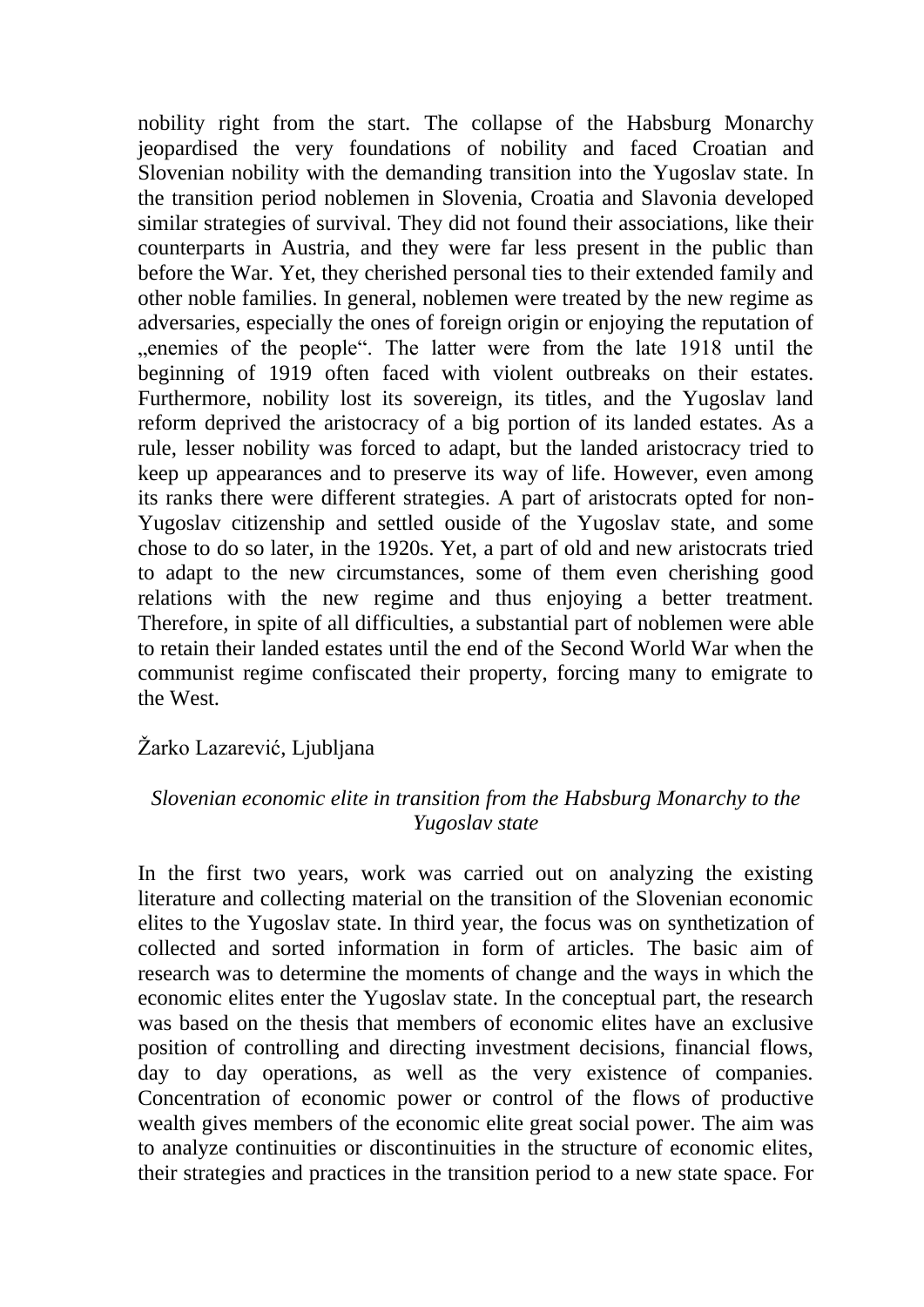that purpose, a representative sample was established in the accordance with the initial conceptual criteria. Especially in the relationship between the new political context and the ethnic origin of members of elites, which was very important in the Slovenian situation.

The work took place in national libraries (Ljubljana, Belgrade) and archives (Ljubljana, Maribor, Celje, Belgrade). The collection of material therefore took place at the local and national levels. At the local level, the process (Celje, Maribor, Ljubljana) of registration and structure of companies in the registers of commercial courts was at the forefront. At the national level, consulting the material of the Ministry of Trade and Industry and the Bureau of Prices and the archive collection of entrepreneur associations, the most important Centrala industrijskih korporacija. On the basis of sparsely preserved records of Centrala industrijskih korporacija (partial) insight into ways of representing the interests of individual members of economic elites or groups at the central government in Belgrade is provided.

To study the economic performance of elites, the printed annual balance sheets of companies in various sources and libraries (Ljubljana, Belgrade) were taken into account. The emphasis was on the monthly publications *Narodno blagostanje*, with appendix on balance sheet (Analize bilansa) and yearly publication Compass. On that basis a collection of balance sheets of companies (over 500) was created in digital form, which could be exported/used for different research questions. The collection is structured by economic branches and regions. This type of collection enables the members of the project team to analyze the efficiency of business and thus the economic performance of economic elites and the connection between their actual economic efficiency and declarative social self-presentation.

Analyses have shown that the study of economic elites in Slovene historiography is insufficiently developed. It was not until the 1980s that more space was opened for the study of entrepreneurship and, in this context, of economic elites. Previously, due to the nature of the political system, the topic was not desirable. Despite the relaxation, the research of economic elites is still in its infancy, both in methodological and substantive terms. The awakened interest in economic elites has resulted in a relatively large number of articles, many times written by non-historians. Individual entrepreneurial destinies were at the forefront, but without the necessary critical consideration as a result.

A detailed review of the literature and collected material showed that in the Slovenian case the ethnic moment was very important. The criteria for defining ethnicity (Slovenes, Germans) were relative, depending on individuals and local conditions, i.e., local social networks and relationships. Despite the uniformity of regulations (agrarian reform or "nostrification", for example), practices were divergent. And this placed individuals of the same ethnic origin in different positions during the transition period.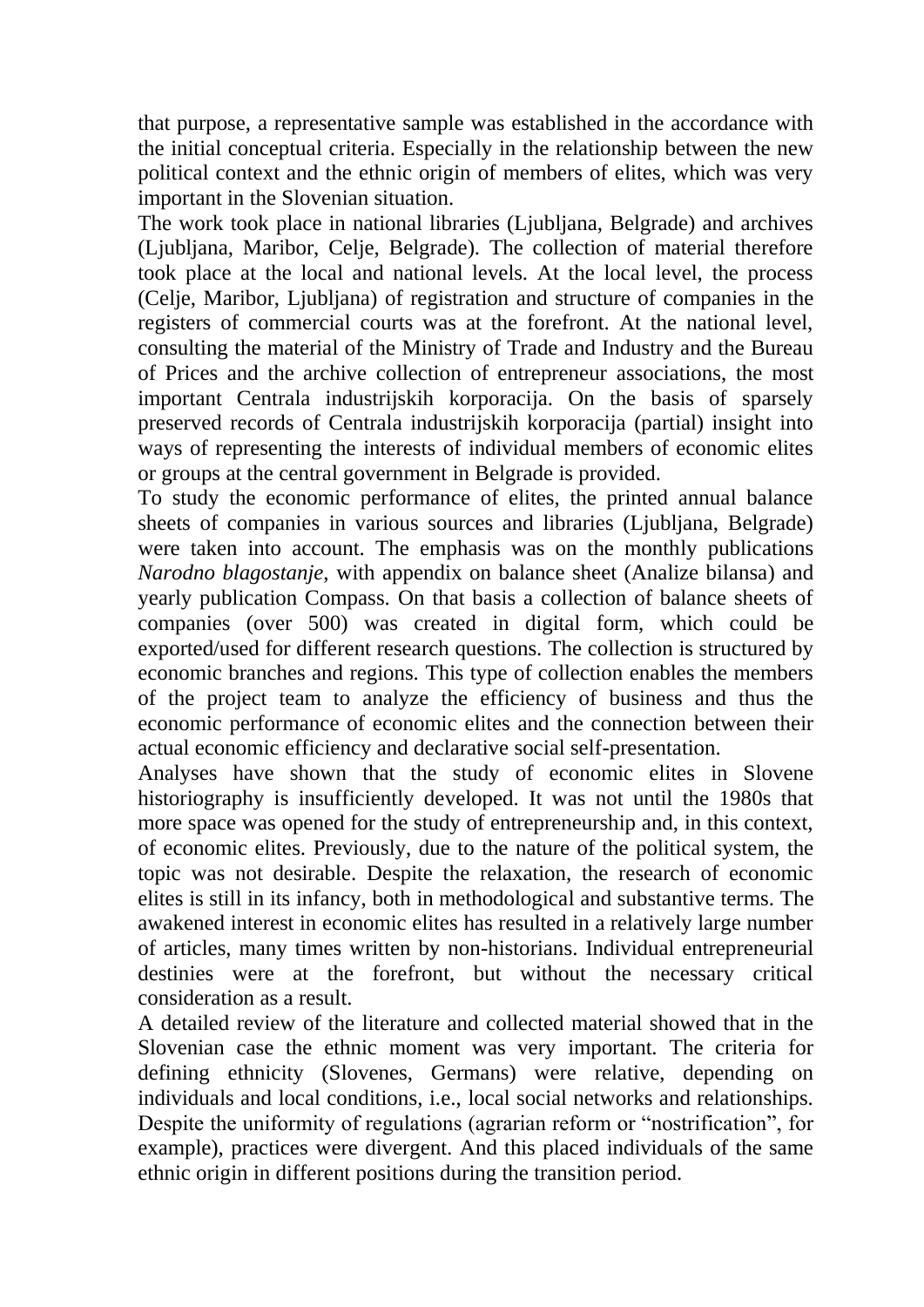The collected material shows that with the transition to the Yugoslav state, a relatively small circle of individuals managed to improve their economic and social situation. They were considered as a "true Slovene elite" and already established as entrepreneurs or businessman. They relied heavily on mechanisms of political power in consolidating their position and eliminating competition. They were concentrated in important banking joint-stock companies, which were closely integrated into international capital networks through ownership connections. By controlling financial flows, they ranked among the members of the economic elite. There was no break or complete replacement of the elites. The "new Slovene" economic elites quickly found common interest with members of pre-World War I elites. Regardless of ethnic origin (German) of prewar elite, they were with business cooperation "politically incorporated" into the Slovene/Yugoslav economic elite and preserved already established social and economic positions. The Slovenian example shows that the restructuring of economic elites is a long-term process. The transition to the Yugoslav state brought only minor modifications. The prevailing continuity of economic elites was necessary for social and economic stability.

## Iskra Iveljić

## *An attempt at prosopography of the business elite in Croatia from the end of the 19th century until the 1930s*

I. Iveljić analysed a group of Croatian elite businessmen that were active before and after 1918. The group is representative since it encompasses individuals of various ethnic origin and confession, industrialists, entrepreneurs, bankers, merchants and as well as ennobled middle-class entrepreneurs that became landowners.

Croatian business elite was relatively successful in the immediate transition period to the mid-1920s. They were often members of economic dynasties established in the second half of the 19th century, who had already diversified their activities by becoming entrepreneurs and increasingly practicing work in the form of modern companies and joint stock companies. They successfully established business connections in the large Austro-Hungarian market and in Croatia they intertwined family-business, almost clientelistic networks. They were important members and officials of professional associations and at the beginning of the 20th century they were engaged in the creation of qualitatively new institutions and associations (National Union of Industrialists, Stock Exchange, the Zagreb Fair). The economic rise meant belonging to the social elite and a sophisticated everyday life that in some families turned into a lavish lifestyle, sometimes with elements of aristocratic culture.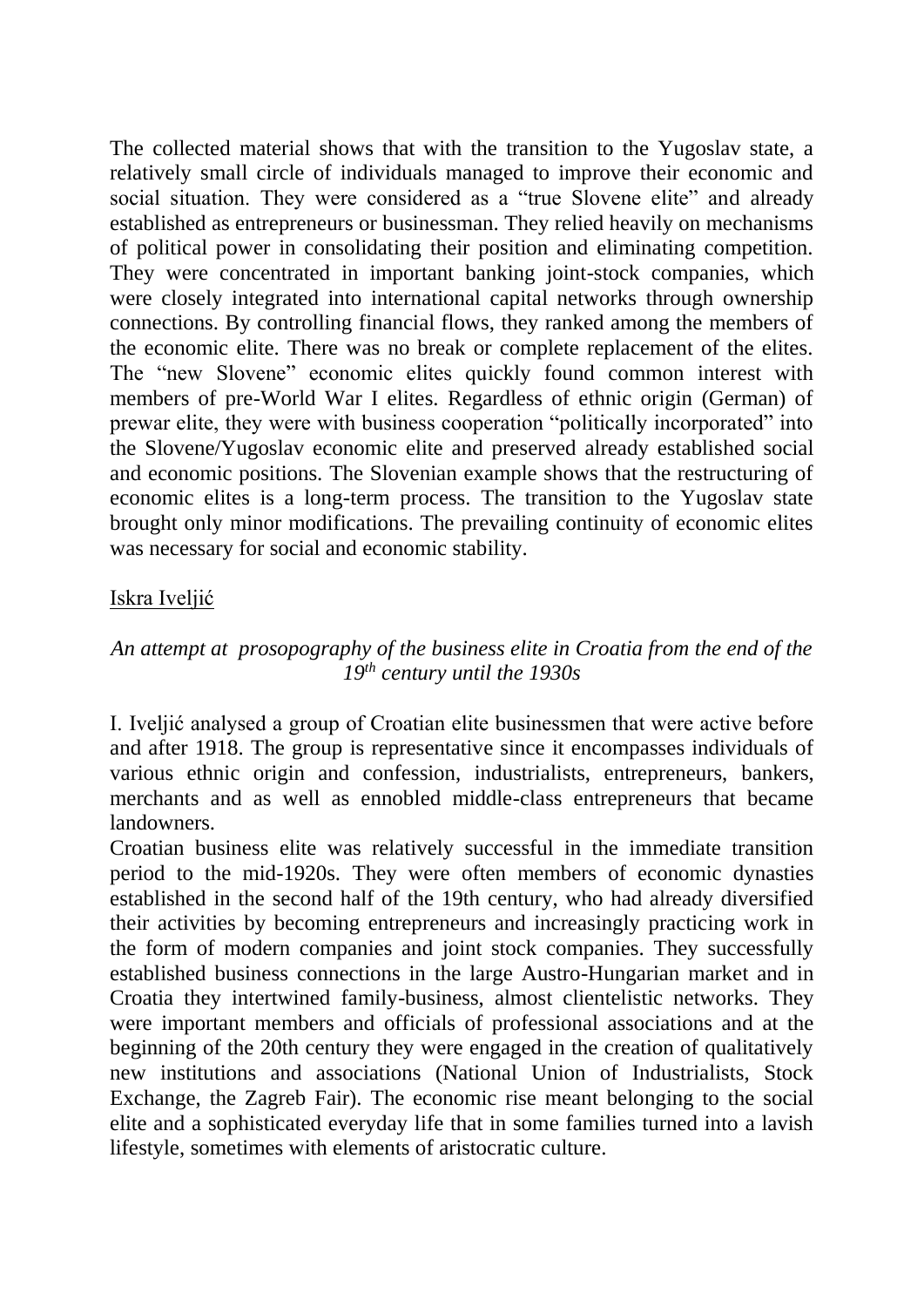Jews were still strongly represented in the economic elite and internationally connected, as a rule they were great benefactors and engaged in the Jewish community. The economic difficulties faced by businessmen after 1918 were mainly of macroeconomic character and have been more pronounced since the mid-1920s (agrarian crisis, economic depression, the role of central banks and the suppression of private banks ...) which is in line with the economic situation in the country. This does not mean that the Yugoslav regime had no influence on the economic elite, suffice it to recall the structure and operation of the National Bank and the taxation system that was unified only in 1928. In addition, the constant change of governments dominated by Serbian politicians, also affected the economic sphere. As J. Lampe concluded the main problem during the 1920s was the dominance of a political leadership shaped before 1918, and inclined to think in regional terms, and incompatible in their personalities.

Although they represented different political views, elite businessmen mostly tried to adapt to the regime, so former Habsburg barons became Yugoslav unitarians, like Vladimir Turković. Mostly the economic elite was dissatisfied with the political and economic situation, but its goals were not entirely identical to those of the Croatian-oriented parties. Businessmen wanted political stability and redistribution of political power as the primary conditions for unhindered economic development and better representation in central institutions. After all, members of the economic elite must be adaptable and ready to react promptly to economic and political changes. The regime needed a developed Croatian bourgeois economic elite, as opposed to the old noble landowners, whom it tried to suppress and even liquidate with land reform. Therefore, the Croatian economic elite formed before 1918, retained its economic and social status in the Yugoslav state as well.

# Žarko Lazarević and Iskra Iveljić

## *Economic elites, transition and the interwar Yugoslav state: cases from Slovenia and Croatia*

Žarko Lazarević and Iskra Iveljić compared the transition of the Slovenian and Croatian economic elites. Croatian businessmen were relatively successful in the immediate transition period to the mid-1920s. In general, the economic elite was dissatisfied with the political and economic situation, but its goals were not entirely identical to those of the Croatian-oriented parties. Businessmen wanted political stability and redistribution of political power as the primary conditions for unhindered economic development and better representation in central institutions. After all, members of the economic elite must be adaptable and ready to react promptly to economic and political changes. The Yugoslav regime needed a developed Croatian bourgeois economic elite, as opposed to the old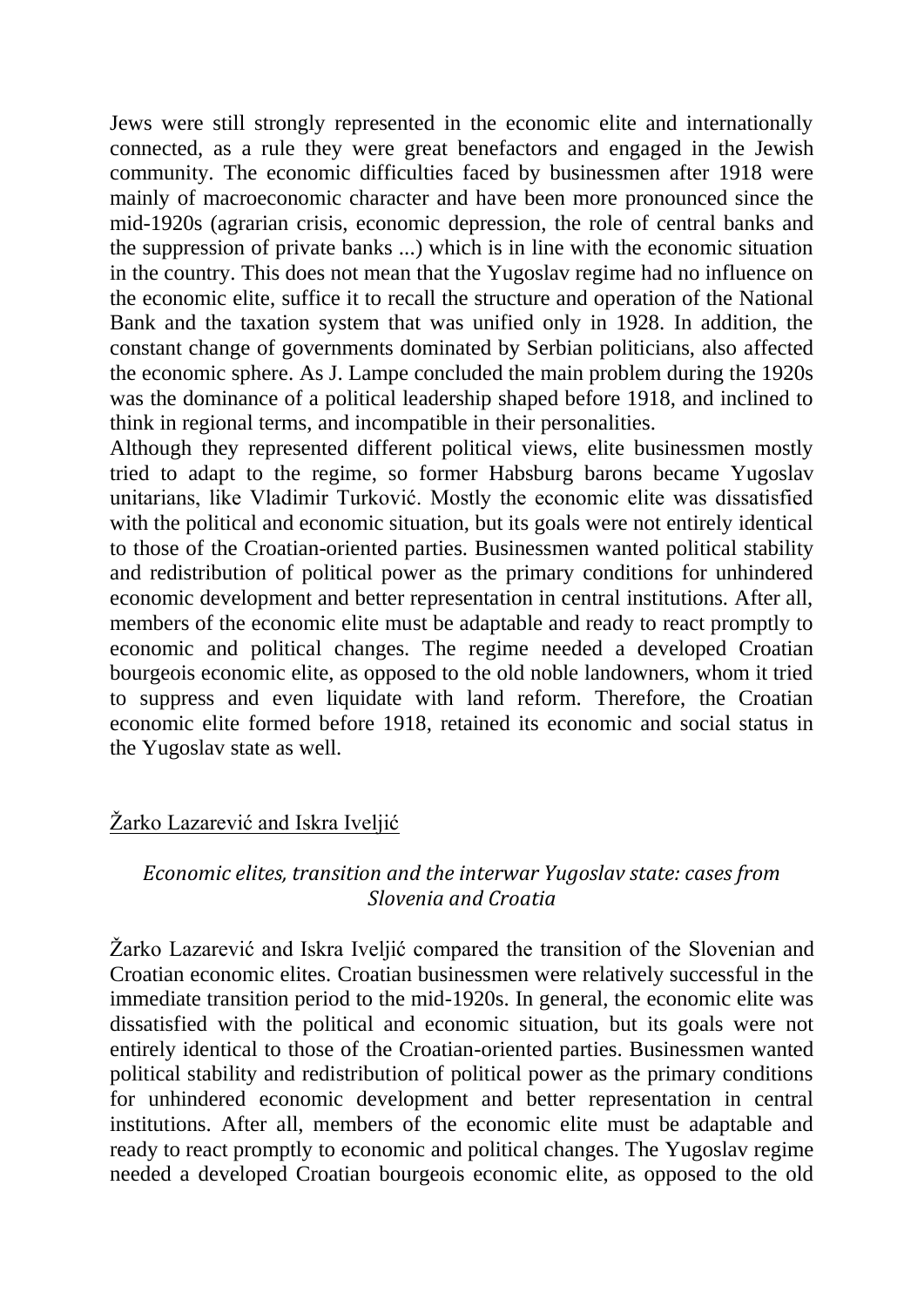noble landowners, whom it tried to suppress and even liquidate with land reform. Therefore, the Croatian economic elite formed before 1918, retained its economic and social status in the Yugoslav state as well.

Slovenian elites were like their Croatian counterparts heterogeneous in terms of wealth, education or ethnic/national identification. Particularly problematic was the latter, which was important in the Slovenian socio-political context before and after 1918. The case of the Vošnjak /Woschnagg family shows that the process of nationalisation of elites was relative, controversial, situational and often ambiguous. This family is an example of successful entrepreneurs who opted for German identification or were identified as non-Slovenes (Germans) due to various criteria, not just political ones. Slovenian political elites, especially in local communities, equated economic performance and the affiliation to the German cultural circle. This in many ways explains the intervention into the ownership structure after 1918 in Slovenia. These measures were based on the concept of the "Slovenian national question" and/or "the Slovenian national (economic) interest". Immediately after 1918 party-political structures pursued a policy of "independence". The foundation of the Yugoslav state was only a precondition for the process of bringing "ethnic" structure of economic ownership in line with the political reality. The standpoint was simple: Slovenes in the Habsburg Monarchy were subordinate not only politically but also economically and prominent members of the pre-war economic elites mostly identified themselves with the German culture (Tönnies, Woschnagg). Therefore, Slovenian politicians were convinced that the political independence, that the Yugoslav state was supposed to bring, must result in the "ethnization/Slovenization" of the economy. This was followed by the control of ownership changes (sequestration) in the first phase and by the possibility of taking over "foreign" companies (nostrification) in the second.

Although the starting point was politically clear, the implementation practices were much more complex and contradictory depending largely on local conditions and capital groups, whose interest had to be in tune with the dominant political groups. Thus, the nostrification was also an opportunity to partially replace members of economic elites. Members of pre-war economic elites have been exposed to the risk of partial expropriation (land reform, nostrification), as the Tönnies family and many other companies show. This risk, which may have been the political, personal or partial interest of individual business groups, existed for only a few years after the establishment of new authorities. Subsequently, members of the prewar economic elites were incorporated into newly created or existing capital interest networks, that were formed around the most important banks. It should be emphasised, that the intention of political elites was never to completely replace the pre-war economic elites. They were satisfied with the control of capital flows, which was achieved by the "nostrification" of banking sector.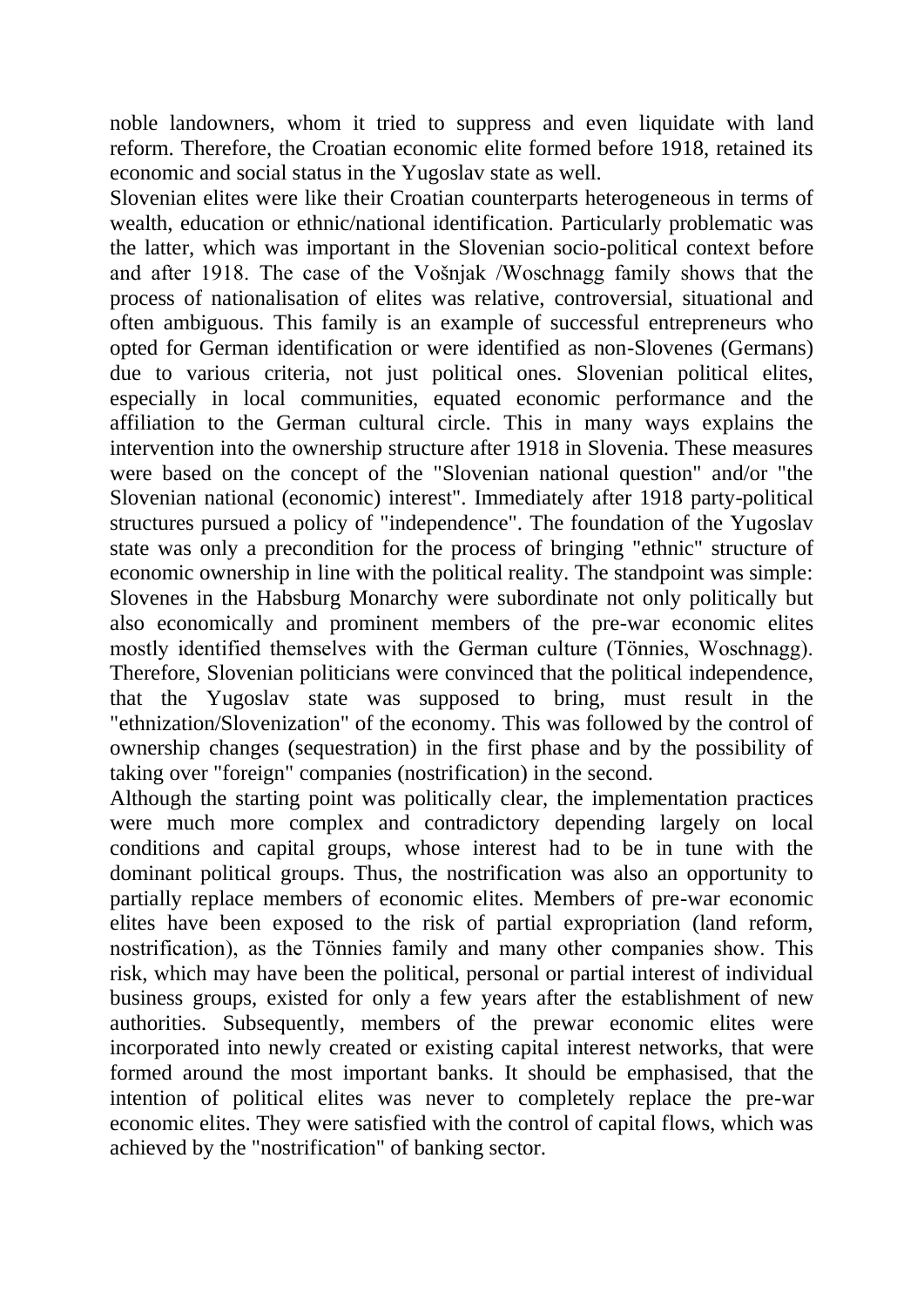Presented entrepreneurial families and businessmen had been before the First World War connected to Croatian elites through capital, trade or industrial networks, even through marriages, as the Tönnies or Tykač examples show. Economic cooperation followed the political cooperation of Slovenian and Croatian political elites towards the end of the 19th century. The mere transition did not, therefore, mark a major turning point, as economic cooperation only intensified. At the time the Slovene side was entering the Yugoslav space through Croatia, and many times economic cooperation with Croatia was already recognised as a Yugoslav dimension.

#### Mark Cornwall, Southampton

## *The Rise and Fall of Croatian Lawyers in the Habsburg and Yugoslav State Frameworks*

There is little historiography on the subject of Croatian lawyers in the early twentieth century (see bibliography I supplied), even though they played a key role at the local and national level in terms of their social and political influence. There are however some memoirs and biographies of key individuals (Hinković, Politeo, Potočnjak). There are also some general histories of 'Yugoslav' lawyers (e.g. *Istorija Jugoslovenske Advokature*, Belgrade 2000: with a very Serb focus), and a few studies on the mindsets of lawyers (e.g. by the Novi Sad lawyer Milorad Botić: *Advokatura. Ogledi i eseji*, 1991). Particularly useful so far have been the personal papers of two lawyers, discovered in the Zagreb archives: Radivoj Walter, who was very involved in the professional organization of Croatian lawyers from 1913 onwards; Dušan Popović, a Serb lawyer and politician, whose has left a fragmentary archive from his Zagreb legal office. In addition, in Belgrade, the *Arhiv Jugoslavije* produced much material about how Croatian lawyers were actively involved in creating the new Yugoslav penal code in the 1930s; about disputes over legal training after 1918; about the creation of a new lawyers' code for Croatia (to replace that of 1852!).

The main research findings are that most Croatian lawyers (in Croatia-Slavonia, compared to Dalmatia) were not professionally organized until 1913, when after an initiative in Osijek, lawyers in Zagreb too started to act. This professional organization – which lasted through into Yugoslavia – gave Croatian lawyers a certain strength and confidence in facing the new government in Belgrade after 1918, and in affirming their own professional continuity through the transition of regimes. In the same way, the very nature of Croatian law – *sui generis* in Austria-Hungary – provided lawyers in Croatia with a sense of their own importance: not so much as national representatives, but as 'guardians of the law' in their communities. This, too, many were determined to defend when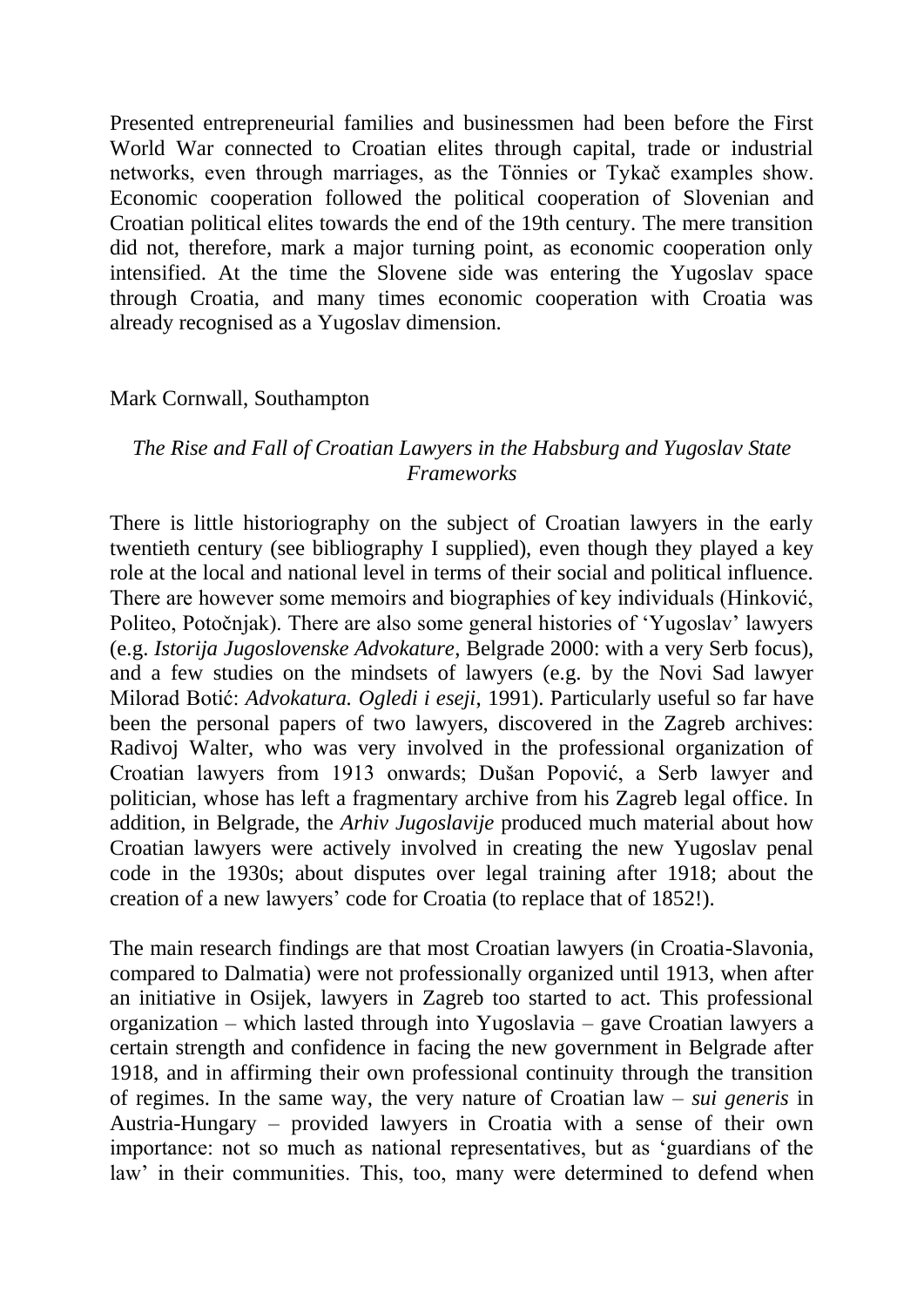they entered the Yugoslav state (i.e the law above all was their focus and mindset).

Some of the most public lawyers defended clients in very public trials both in the late Habsburg era and in the Kingdom of SHS. For them the experience of a failed *Rechtsstaat* (Austria) was crucial in shaping their mindset of fighting injustice. Some of them like Hinko Hinković fled abroad in WW1 but returned to continue their defence work in Yugoslavia (e.g. defending Stjepan Radić at his 1920 trial). Some lawyers who were active politically against the Habsburg state before 1914 went further and proceeded to fully embrace the Yugoslav state after 1918, rising to elite positions: e.g. Edo Lukinić as Minister of Justice 1924-25 (he had a legal office in Karlovac).

In the Croatian judicial system, it was perhaps the *investigative magistrates and prosecutors* who found it hardest to make the adjustment into Yugoslavia. This needs further research, and the supreme prosecutor Viktor Aleksander is an example of someone who did manage to survive and prosper under both regimes. However, he seems to be an exception. Milan Accurti (notorious prosecutor in the 1909 Zagreb treason trial) took early retirement in 1918 but was accused a few years later of being a fifth-columnist for Hungary. The very nature of these elite lawyers' occupation – as Habsburg state officials – made them vulnerable to dismissal after 1918 but we need more evidence on their fate. A prosopographical survey of Croatian lawyers will be very useful, and is partly possible since I have discovered lists of some lawyers from 1914 and 1930. The latter shows that in 1930, 27% of Croatian lawyers had been trained before 1914. This does not suggest a mass purge in 1918. Rather, much evidence suggests that 1918 was not a watershed for Croatian lawyers – many continued their legal practices (e.g. Walter, Popović) across the transition of regimes. They may have been disrupted to some degree by the Yugoslav emergency rule of 1918-1920, but this needs further research. The main caesura probably came in 1930 when the new Yugoslav penal code was introduced and required their attention.

The prosopographical survey can also highlight how generational issues influenced the fate of lawyers. Ivo Politeo for example was not really active until after the war, while Radivoj Walter maintained the same legal office in Zagreb from 1913 to 1961. Besides Zagreb, certain towns are worth investigating further as legal centres with influence: especially Osijek, Bjelovar, Karlovac, since influential lawyers were based there. The main sources here are newspapers but also legal journals which were continuously being published through these decades. In view of the special sense of status of lawyers from Croatia-Slavonia (spatially and in their training), it may be decided in this case study to omit Dalmatia which had a different trajectory after the 1860s. The material discovered for Croatia-Slavonia is also sufficient and compact enough to make reliable comparisons across the transition of regimes.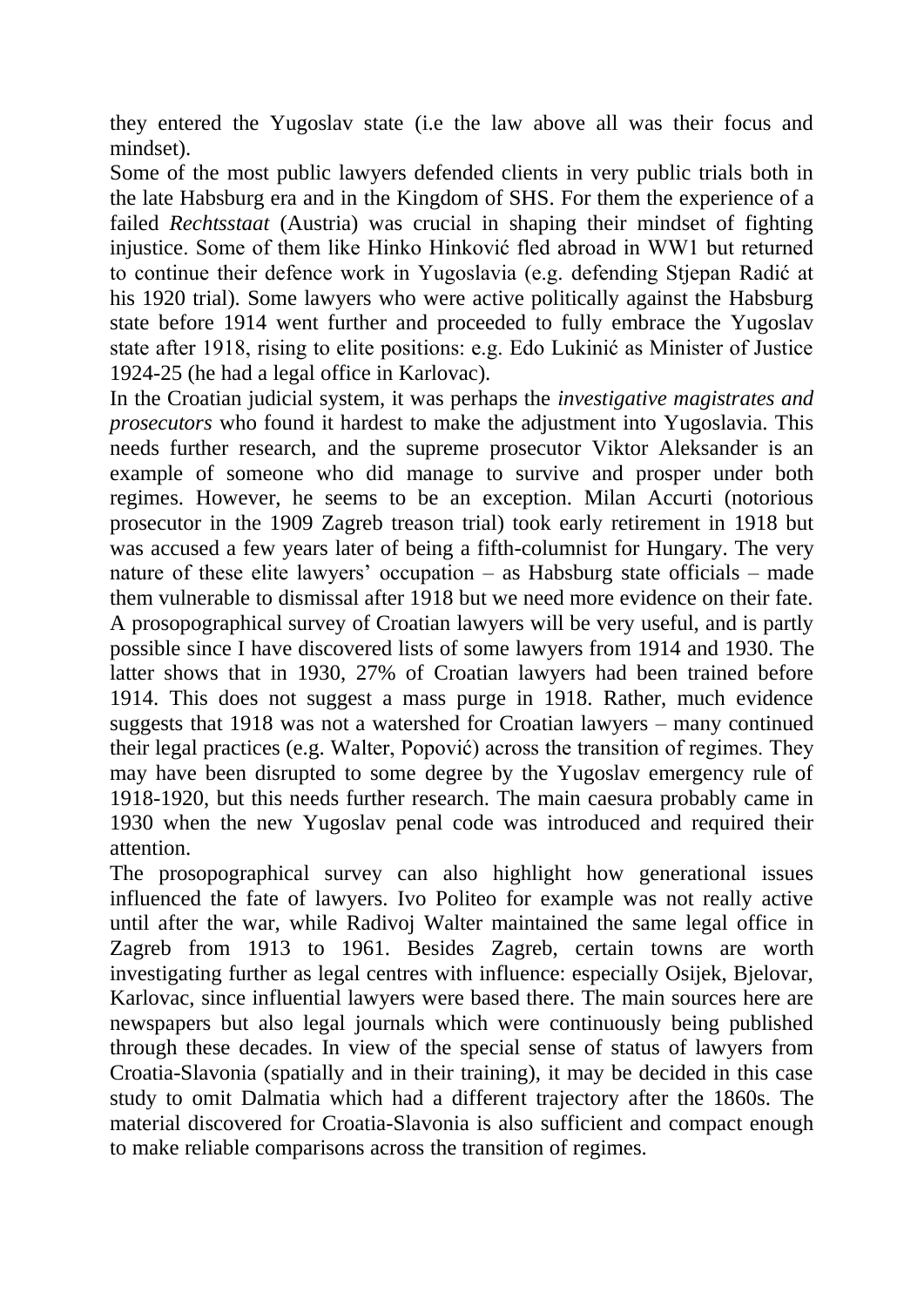# Boženja Vranješ-Šoljan, Zagreb

## *The transition of the Croatian administrative elite to the Yugoslav state*

The research of the topic of the administrative elite was conducted through two time series. The first analyzes the position of the administrative elite within the liberal society of Croatia at the turn of the 19th and 20th centuries, until the end of 1918. The second focused on the analysis of the transition process that this elite went through after the First World War and the entry of Croatian lands into the Kingdom of Serbs, Croats and Slovenes (Kingdom of Yugoslavia) until the mid-1920s.

At the center of the research were the great prefects who, according to their social structure, traditionally represented the top layer of the administrative elite. They managed to keep their elite status almost intact until the completion of the dissolution of the Austro-Hungarian Monarchy. The great prefects, who as a rule were members of the nobility, represented institutions that were considered an important pillar of state sovereignty. In this respect, a parallel can be drawn with Hungary, as well as other countries of Central and Eastern Europe, in which the nobility were members of parliament or other important political institutions.

A comparative approach examines the context of the transition of the administrative elite from Croatia in the 1920s (while it was part of the Austro-Hungarian Monarchy) to the newly formed Yugoslav state. After the adoption of the 1921 Constitution, the administrative elite was affected by changes at the institutional, regional-administrative, ideological, worldview, and cultural levels. They were, among other things, a consequence of the restrictions on parliamentarism that sought to create a new administrative elite in the Yugoslav state.

The research has established that the majority of members of the administrative elite from Croatia were pushed to the sidelines of political decision-making in the new state. This is because the goal of the changes was to strengthen the position of the governing structures in the unitary state. Therefore, only a small part of the members of the Croatian administrative elite were acceptable to the new authorities. Analysis of case studies in this work has found that the newly appointed great prefects became obedient administrative officials – fierce implementers of the centralization and unitarization of the new state. As such, they served the authorities to oversee the implementation of that policy. The new administrative elite in the first years of the 1920s no longer bore any resemblance to the administrative elite of the period when Croatia was part of the Habsburg Monarchy.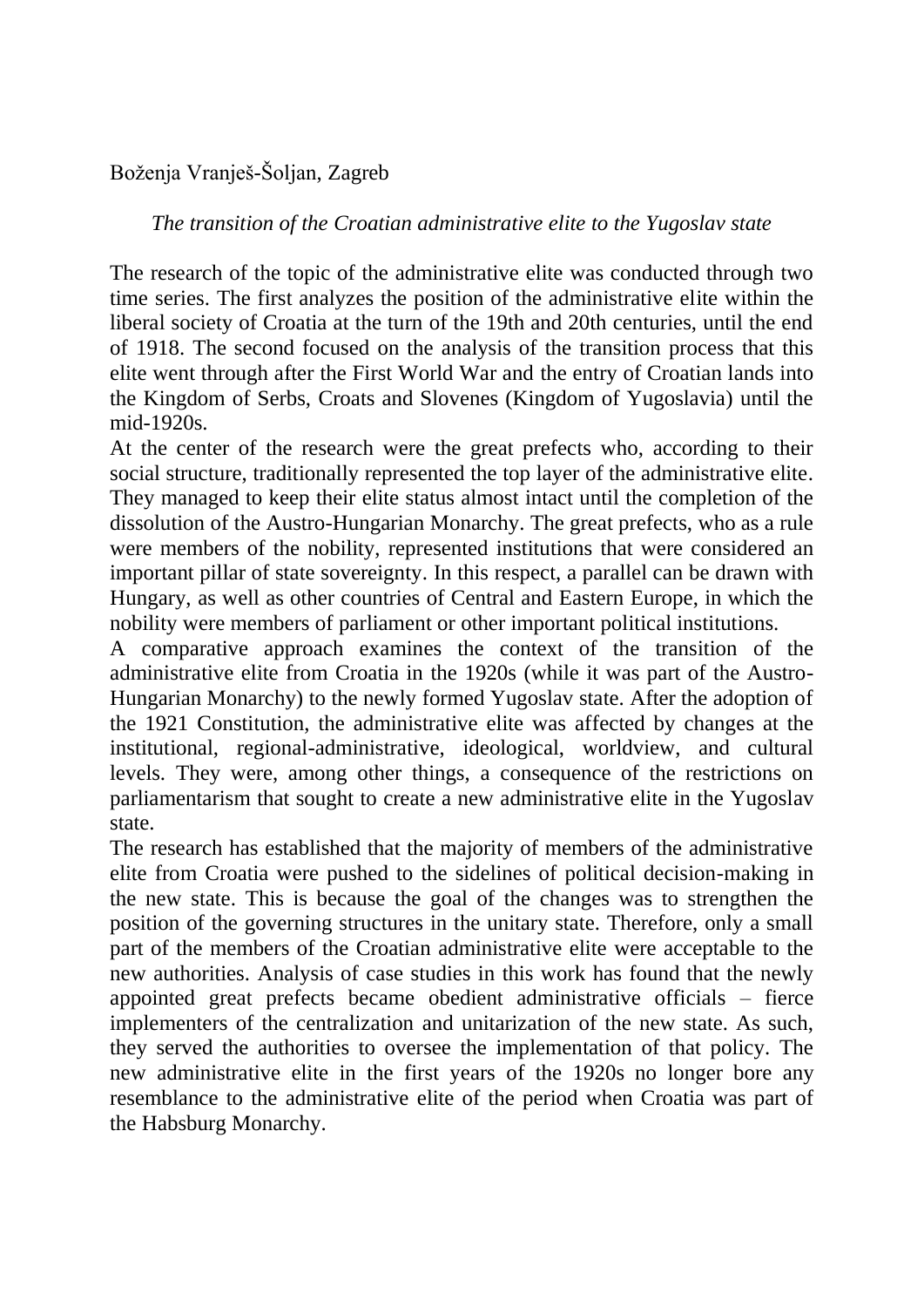This research has created the initial foundations for further, in-depth and comprehensive research over a longer period of time of the Croatian administrative elite in the newly formed state.

Ida Ograjšek Gorenjak, Zagreb

#### *Croatian women's associations in transition*

Since the 19th century, women's societies and associations have gathered members of the social, economic, and/or intellectual elite and have promoted diverse range of humanitarian, national, religious, professional and gender goals. Democratization, globalization, geo-political changes followed by redefinition of social and economic elites, shift in the status of women and the evolution of the women's movement have influenced the transformation of goals, organization, structure of membership and number of women's societies both in the world and in Croatia.

It is necessary to identify continuities and discontinuities of women's organizations in Croatia during the first half of the 20th century and study the activities of *National Ladies' Association for the Education and Earnings of Women in Croatia and Slavonia*, the *Teachers' Association*, *Croatian Women*, Croatian associations and members within the *Yugoslav Women's Alliance*, the *Association of University Educated Women* and the *Alliance of Women's Movements*. The focus of the research was on the impact of the democratization, nationalization and women's movement on the growth and operation of women's associations.

The democratic upheaval caused the establishment or dissolution of various women's associations, or at least it changed the structure of their members, organization, and goals. For example, it induced the transformation of the Lady's Club from an elite association that brought together Hungarian-oriented women to the Circle of SHS sisters, a society with a more democratic admission procedure and a pro-Yugoslav political stand. The introduction of universal suffrage, also, raised the issue of women's suffrage, consequently presenting a common ground for building bridges between various women's associations in Yugoslavia. The change in political framework had a great impact on the development and operation of the women's movement. On the one hand, it provided a greater opportunity for cooperation, exchange of experiences and contacts between members of different parts of Yugoslavia, and the international activity of the Yugoslav women's movement opened new opportunities for women's organizations and their members. Several cross-Yugoslav women's alliances were established, such as Yugoslav Women's Alliance, the Association of University Educated Women or the Alliance of Women's Movements. All of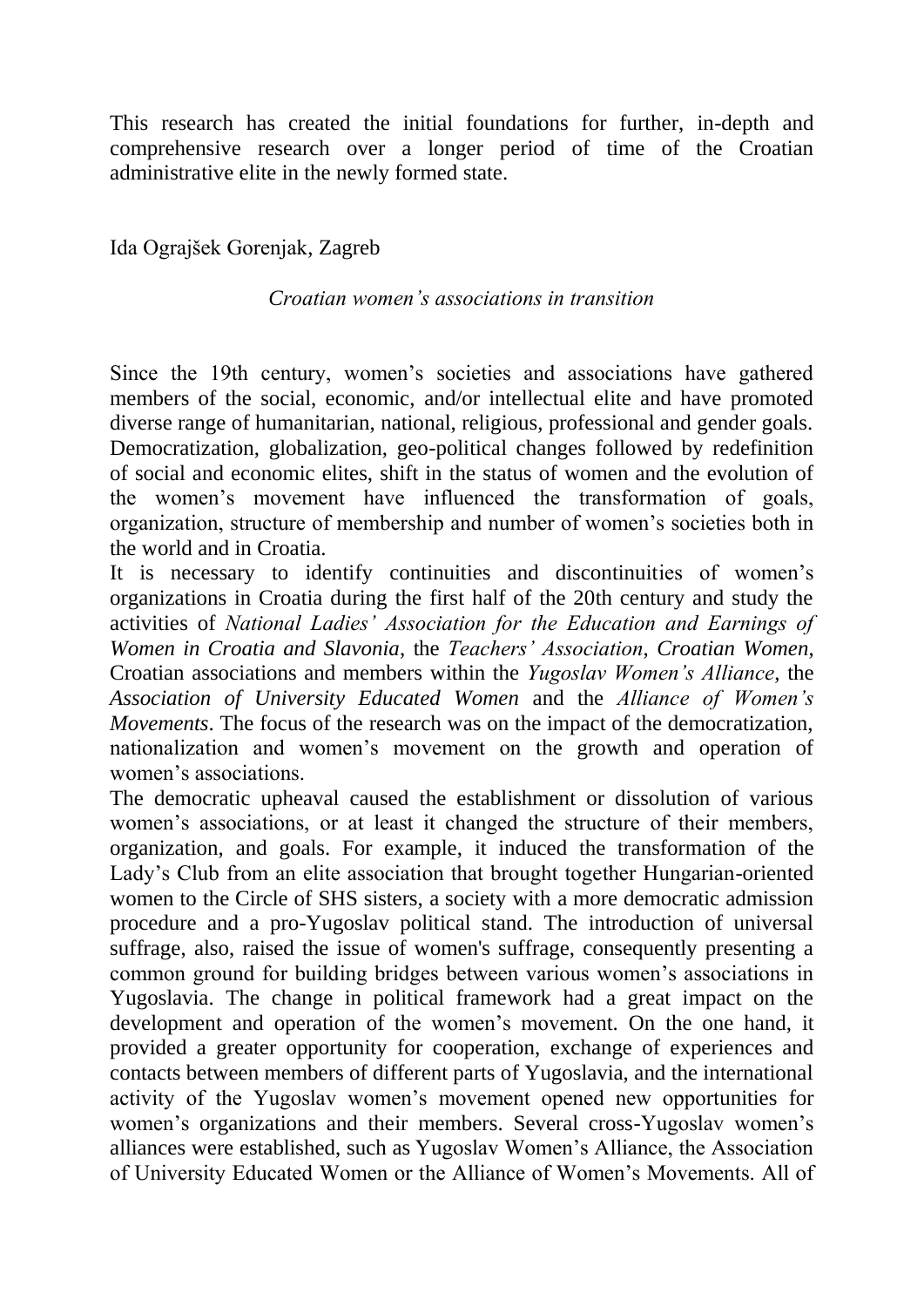them participated in international women's alliances (International Council of Women, International Alliance of Women for Suffrage and Equal Citizenship, Women´s International League for Peace and Freedom, International Federation of University Women etc.) but they also initiated the creation of a women´s regional social network (Little Entente of Women, Slavic Women´s Committee and various contacts between Balkan women at the beginning of 1930s.). On the other hand, women's associations were not immune to inter-ethnic conflicts within Yugoslavia. At some point, most associations had to take a stand on political events, which often led to a change of name, termination of cooperation, outflow of members or change of status of certain organizations. Finally, the work of women's associations was influenced by the development and growing popularity of the women's movement and the new possibilities for women. The new constitution removed old legal barriers to women's education and employment, and the universal concept of modern "new women" favored the idea of active, educated, informed women, engaged in all aspects of their society. As a result, professional associations flourished, and women intellectuals began to replace members of the social elite in leading positions in various women's organizations.

## Željko Dugac, Zagreb

#### *Transfer of knowledge and changes in status: Croatian physicians in transition*

During the project Ž. Dugac conducted research in the following archives: Archive of Yugoslavia in Belgrade on the public health work of Dr. Andrija Štampar; University archive in Vienna and the Institute for the history of medicine - Josephinum University of Vienna in order to collect data on Dr. Andrija Štampar, Dr. Julius Tandler, Dr. Miroslav Čačković and Dr. Dragutin Mašek, and University archive in Graz on documents connected with Dr. Teodor Wickerhauser.

All researched physicians were Austrian students, mostly Viennese. After graduating from college, they gradually took important positions in Croatia and shaped the areas of certain specialist professions, as well as achieving university positions. As much as possible, they participated in the founding of the medical school in Zagreb in 1918 in which they took leading positions. Of course, there were certain differences between them and some, such as Andrija Štampar, were in a specific situation. Štampar, as the most publicly exposed Croatian physician, experienced turbulence in his professional life. For example, upon the introduction of the dictatorship of King Alexander, Štampar interrupted his professional work in the country and went abroad. In the end, this proved to be a decision that brought him exceptional career progress, since he achieved a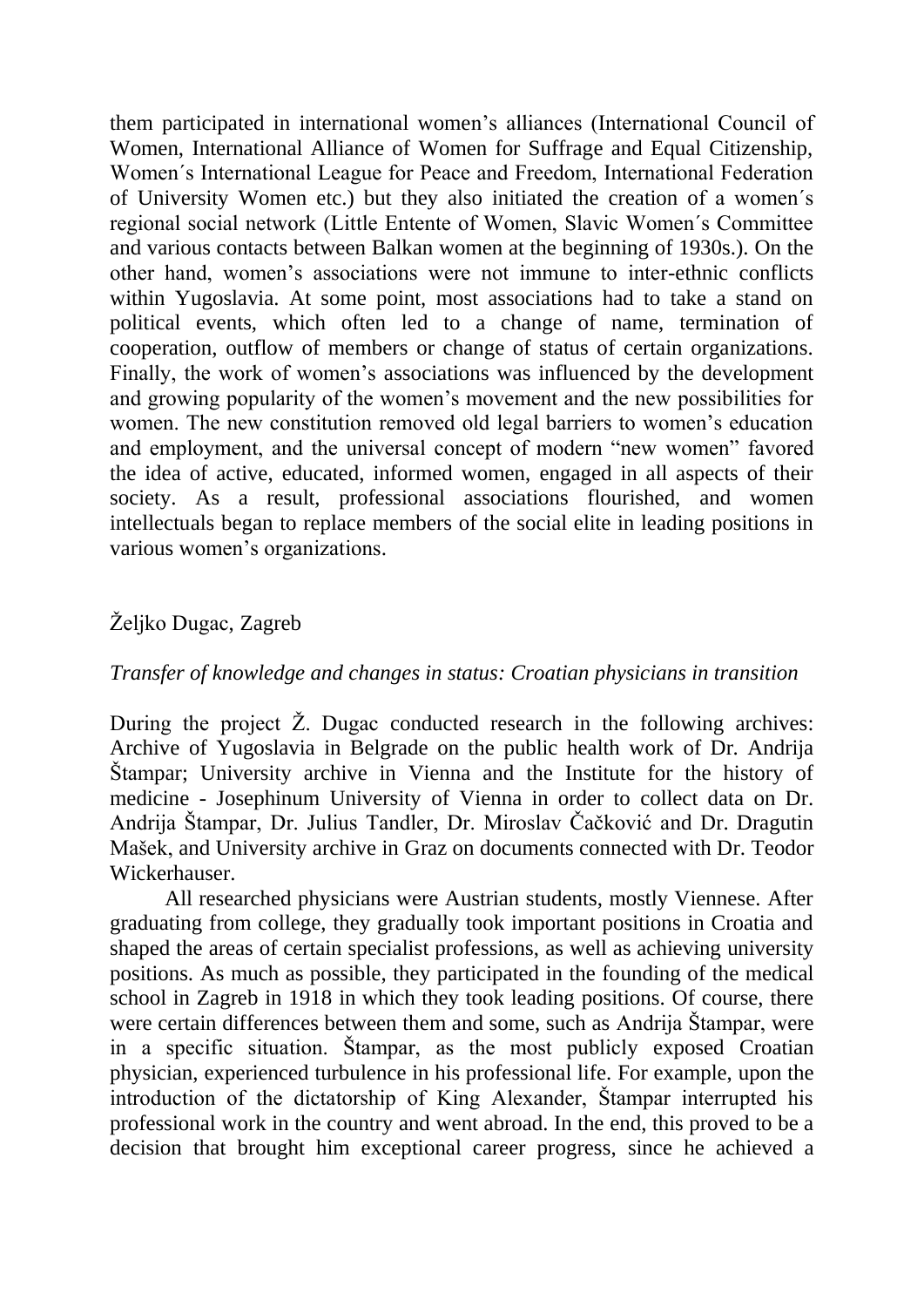significant international reputation which, upon his return to Yugoslavia, represented an excellent symbolic capital.

Ž. Dugac methodologically relied on the French sociologist Pierre Bourdieu's theoretical observations whose concepts of scientific fields, autonomy, and symbolic capital best sustained the processes observed while researching these elite figures. The medical elites, with their education, administrative position and competencies established fields of activity and finally the institutions over which they extended their authority, managed to maintain the continuity through two wars and the transition between three sociopolitical systems.

The research confirmed that the example of prominent doctors and scientists who worked through three political systems in Croatia can be seen in all the determinants set by Pierre Bourdieu by observing the medical craft, autonomy and access rights, scientific capital and scientific positions within scientific fields.

At the same time, it is clear that the transformation of social systems has not produced significant turbulence for physicians and their scientific and administrative positions. The same can be said for the continuity in the development of professional and institutional frameworks.

## Nikola Tomašegović, Zagreb

## *The modernist Movement of 'the Young' in Croatian politics and culture at the turn of the 20th century*

The main topic of research I focused on as part of the research project is the modernist Movement of 'the Young' in Croatian politics and culture at the turn of the  $20<sup>th</sup>$  century, which is also the topic of my PhD dissertation. Although chronologically located at the *fin de siècle*, this movement is often cited as playing a pivotal role for the development of Croatian culture and politics in the first decades of the  $20<sup>th</sup>$  century. Because of this, I have focused on the intellectual formation of a generation that is going to have a profound influence on Croatian cultural and political development, including its transition to the Yugoslav state. Theoretically, I have framed my research on two axes. The first is diachronic in nature and deals with the question of continuities and discontinuities with established political and cultural notions and practices dominant in Croatian public and political life at the time. The second is synchronic and investigates the ways in which historical actors – adherents and activists of the Croatian modernist movement – transferred and appropriated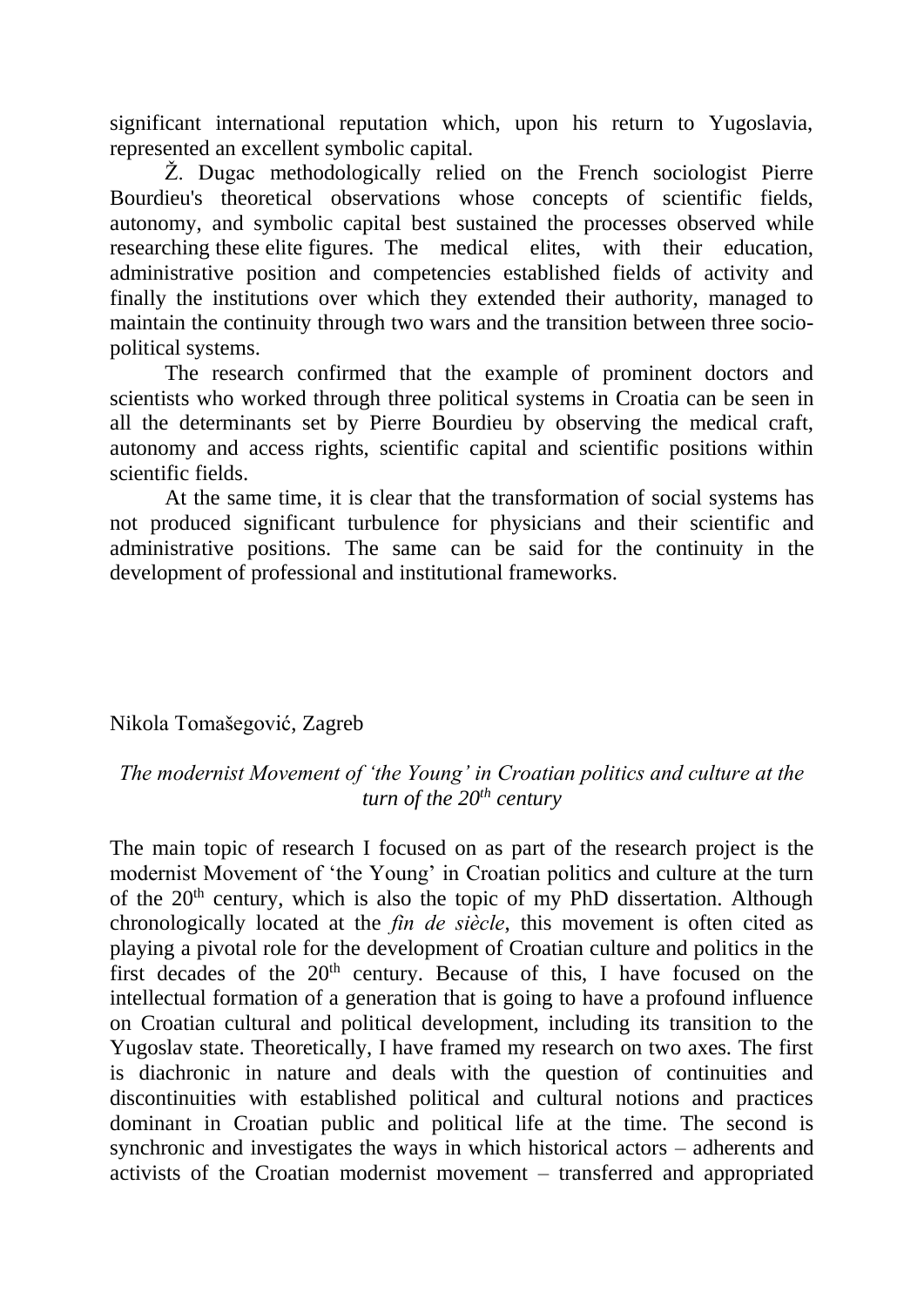ideas and practices stemming from other European modernist movements of the time, especially in Vienna and Prague. This aspect of the research owes primarily to the theoretical and methodological impetuses put forward by transnational and entangled history, thus enriching and expanding the more nationally-oriented perspective inherent to the first, diachronic axis.

On October 16, during the Emperor's visit to Zagreb, a group of students from the University of Zagreb staged a demonstration on Ban Jelačić Square in which they hailed Franz Joseph as the Croatian king and burned the Hungarian flag in sign of protest against ban Khuen's regime and Croatia's subdualistic arrangement within the Monarchy. This event also represented a protest of the youth against the passivity and impotence of the Croatian opposition. In historiographical literature it is often cited as the beginning of the so-called Progressive Youth Movement. In reality, though, the students who carried out this demonstration made up a very heterogeneous group and had no intention of making it a public announcement of a new political project or party. Only what followed triggered the events that would lead to the emergence of the fullfledged Youth Movement. The students had to face the consequences of their actions. Some of them were jailed, but almost all of them were simply expelled from the University of Zagreb, which entailed a prohibition to enroll in any of the Transleithenian universities. As a consequence, the expelled Croatian students continued their studies at Cisleithenian universities, mostly in Vienna and Prague.

The universities in Prague and Vienna, as well as in Graz, had already been established as popular destinations for students from all over Croatia. The difference with the student emigration that started to arrive at these universities in 1896 is that they carried with themselves a symbolic capital in the eyes of the public and were already invested in politics. By reading their letters, we can see that they were consciously building a movement that should carry out the mission of changing Croatian culture, society and politics. This movement, comprised of student and youth groups in Prague, Vienna, Graz, Zagreb, Osijek and Karlovac came to be known as the Movement of 'the Young' (*mladi*) or the Progressive Youth Movement (*napredna omladina*). In historiographical literature we can find heuristic divisions of the Movement in the so-called Prague and Vienna groups, and sometimes the separate Zagreb group. The Prague and Zagreb groups were supposedly more invested in politics and social questions, the latter also focusing more on the question of nationhood and Serbo-Croat relations, while the Vienna group concentrated on literature and art, drawing heavy influences from *fin de siècle* Viennese cultural developments. This division can, however, somewhat obscure the reality of the united and interconnected functioning of these groups as part of the Youth Movement in general. Thus, we have to focus on the Movement in its entirety when examining its distinctive ideological and political positions and practice.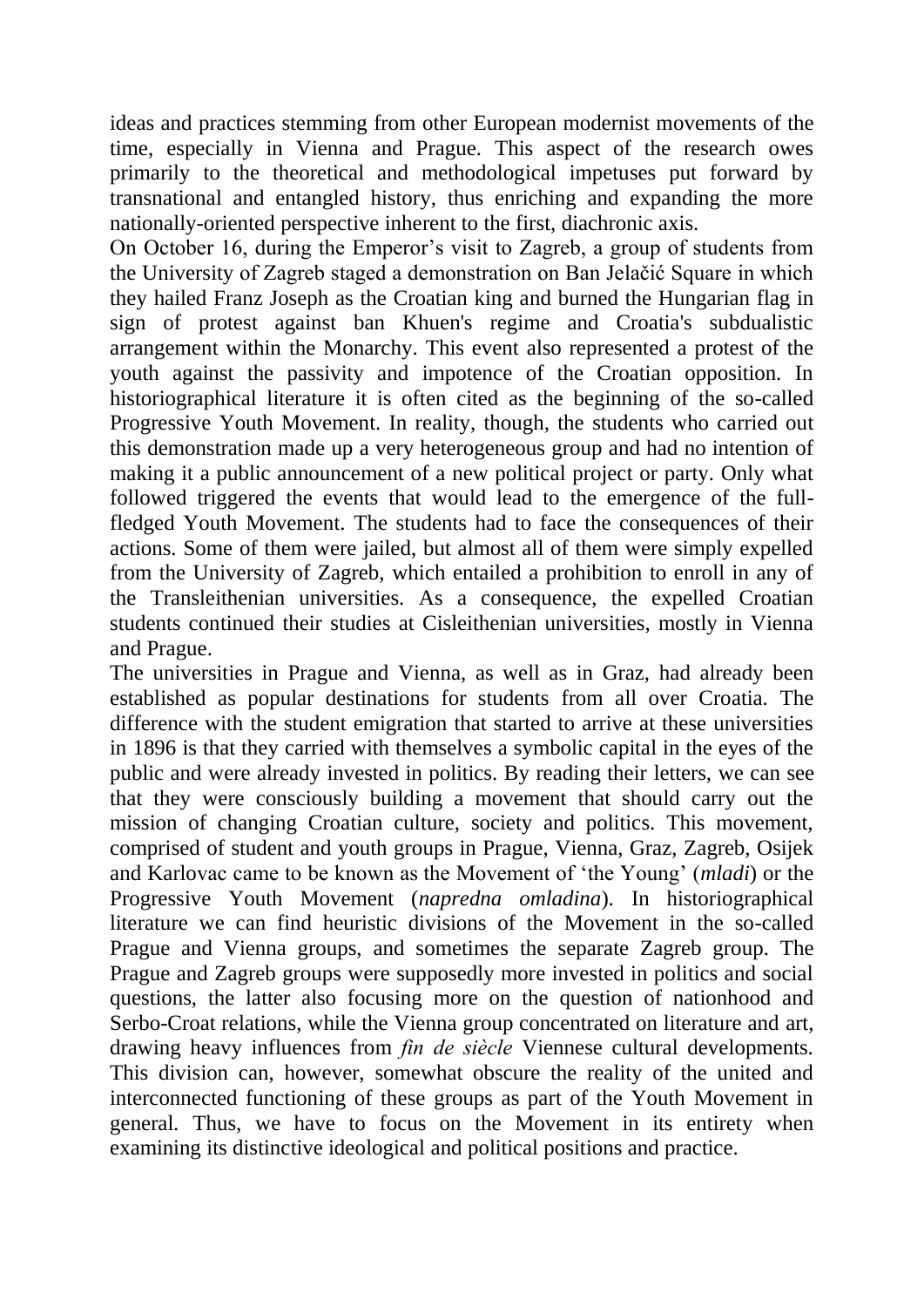Even though the centers of the formation of the Youth Movement were abroad, they had to ideologically position themselves according to the current political and cultural situation in Croatia. The students in Prague were especially fascinated with what they had seen and heard. They were impressed with the successes of Czech national politics and were ardent admirers of Masaryk's thought, proclaiming themselves "political realists". Yet at the same time they were very well aware that Croatia was not as near as developed as the Czech lands and that they would have to adapt the ideas they appropriated to the current needs and situation of their homeland. When Yugoslavism was concerned, we could say that the Youth tried to change its character from a historicist and romanticist into a modernist one. The *mladi* saw themselves as the true successors of the Illyrian project and as rejuvenators of Croatian politics and Yugoslav ideology, acutely in the form of Serbo-Croat national unity. Yet this rejuvenation was not a simple imitation. The very problem they identified with Croatian culture and politics is that it was not up to date with current developments in modern Europe. Therefore, there can be no return to old forms. The forces of tradition had to be brought into conjunction with the present needs and practices. The 'Illyrians' knew that and their movement was an integral part of the all-European romanticist-national movements. Their current successors blindly perpetuated that tradition and had closed themselves off inside provincial boundaries, ignoring the great changes that were happening elsewhere. It is now up to the *mladi* to bring Croatia back up to date, to rejuvenate Croatian politics and Yugoslavism as its main ideological moving force.

We can trace the same notions in literature as in politics. The beginning of the Croatian modernist movement in literature can be attributed to the before mentioned Vienna group of the Modernist Movement which published their ideas and texts in three successive journals titled *Youth*, *The Croatian Salon* and *Life*. Emulating the Viennese Secession, they called for complete artistic freedom, criticized the political instrumentalization of art and proclaimed the need for the incorporation of Croatian literature into modern European artistic trends. Not all of the Movement agreed, though. Especially those members that were close to the Prague group emphasized that art should continue to play a national role and that the turn to Europe should not mean a blind imitation, but an inspiration to create high-quality literature rooted in national traditions.

The rejuvenation of Yugoslavism at the turn of the century is thus visible both in the political ideology and the literary criticism of the Croatian Modernist Movement. In both spheres, notions of youth and nature played significant roles. Both in culture and in politics, a new generation, uncompromised and full of energy, in sync with their own age and needs, should carry out the mission of leading the Croatian national movement back into its own tracks. The rejuvenated Yugoslavism was to be based on the life of the common people, on vitalistic concepts of Slavic life energy and natural right, as opposed to historic state right and elitist politics of the old elites. This ideology thus represented a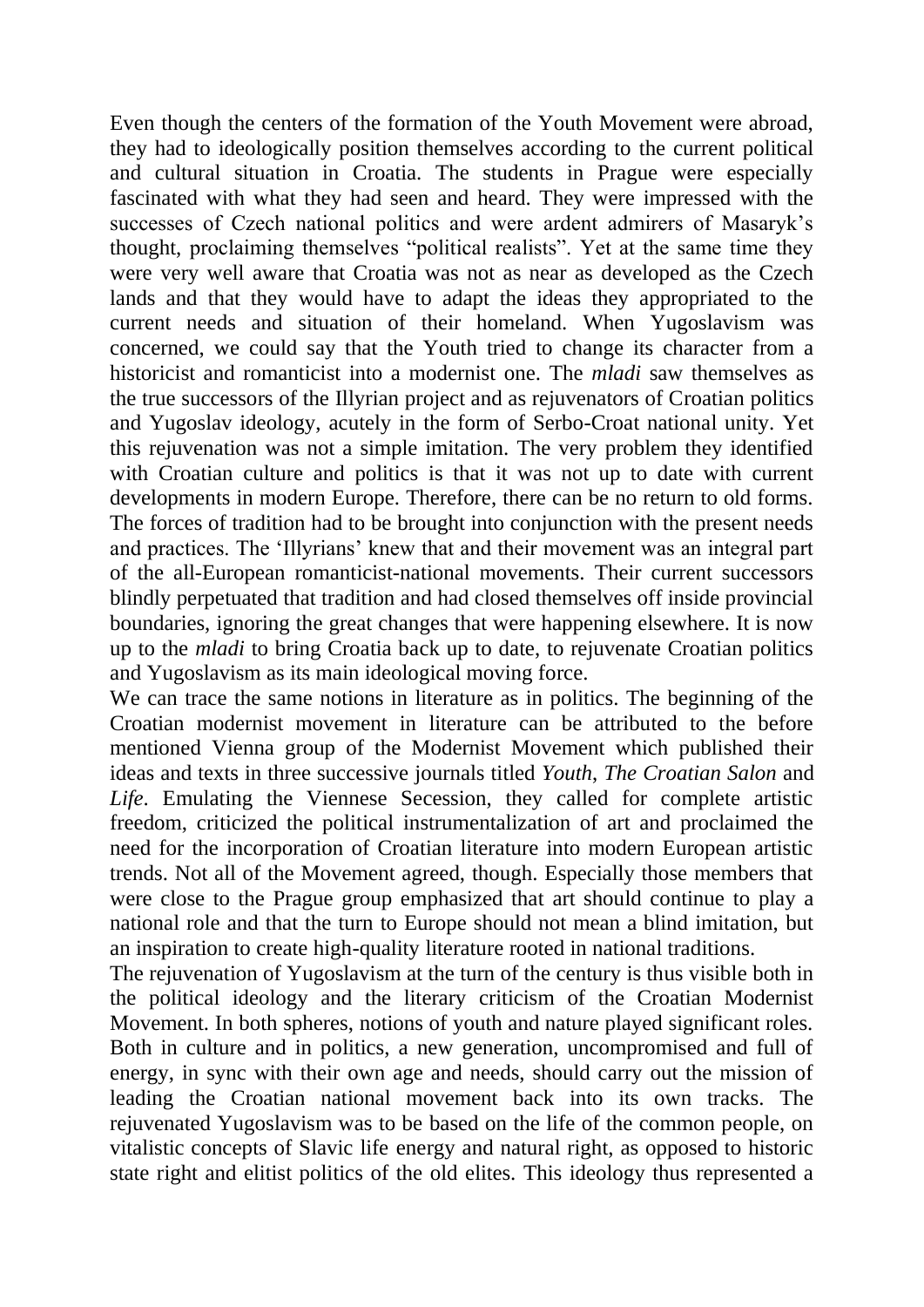specific iteration of common European *fin de siècle* modernist trends. Although one should not overstate its immediate practical implications, it was undoubtedly of enormous importance in the long run. By recontextualizing and reinvigorating Yugoslavism both as ideology and as a *Realpolitik*, it helped maintain its role as the main driving force of Croatian politics in the century to come.

The other area of research I have conducted as part of the research project is the various usages of ideology by historical actors in the processes of transition. For this purpose, I chose a case study of two Croatian historians in transition from the Habsburg Monarchy to Yugoslavia – Ferdo Šišić and Gavro Manojlović. Both Šišić and Manojlović belonged to the Croatian intellectual elite embedded in the Yugoslav ideology. This elite had been dominant in Croatian cultural and scientific institutions of the second half of the  $19<sup>th</sup>$  century (such as the Yugoslav Academy of Sciences and Arts, the *Matica hrvatska*, in large part the University of Zagreb etc.), but its grip on political power was not so strong and depended on broader circumstances. Because of this, the professionalization and the institutionalization of Croatian historiography was closely intertwined with Yugoslavism and the historians of this tradition formed the mainstream of Croatian historiography. The political role of this mainstream was to legitimize the claims for Croatian autonomy inside Austria-Hungary, as well as to construct historical narratives to support nation-building processes. The other major characteristic of this historiography is its theoretical and methodological affiliation with romanticist idealism and historicism (the 'Rankean school'). In conjunction, these characteristics resulted in the important position of historiography and historians in nation-building and state-building processes, both before and after 1918. The aim of case study was to explore the usages of pre-war Yugoslavism in the new Yugoslav state, apart from the more common interest in the ideological relationship of pre-1918 and post-1918 Yugoslavism. The central question of the research was: how did historical actors use their prewar Yugoslav loyalties in the new Yugoslav state?

The research showed that there is no direct correlation between pre-war Yugoslav loyalties and the opinions and positions of actors in the new state. The political positioning in the new state thus depended more on particular interest, whether personal or corporate, than on previously held ideological assumptions. Pre-war Yugoslav loyalties could be used to solidify one's position with the new regime (Šišić), but they could also be employed as strategies of defying the pretentions of the government and of advocating different state policies, e.g., anti-centralism and anti-unitarism (Manojlović). It therefore constituted a symbolic capital that could be used in different ways in various political contexts. On the other hand, their formation within the Hegelian-Rankean idealist and historicist tradition was crucial for their fundamental assumptions about the role of historiography within the new state and their understanding of the nature of historical narratives. Therefore, the historians' intellectual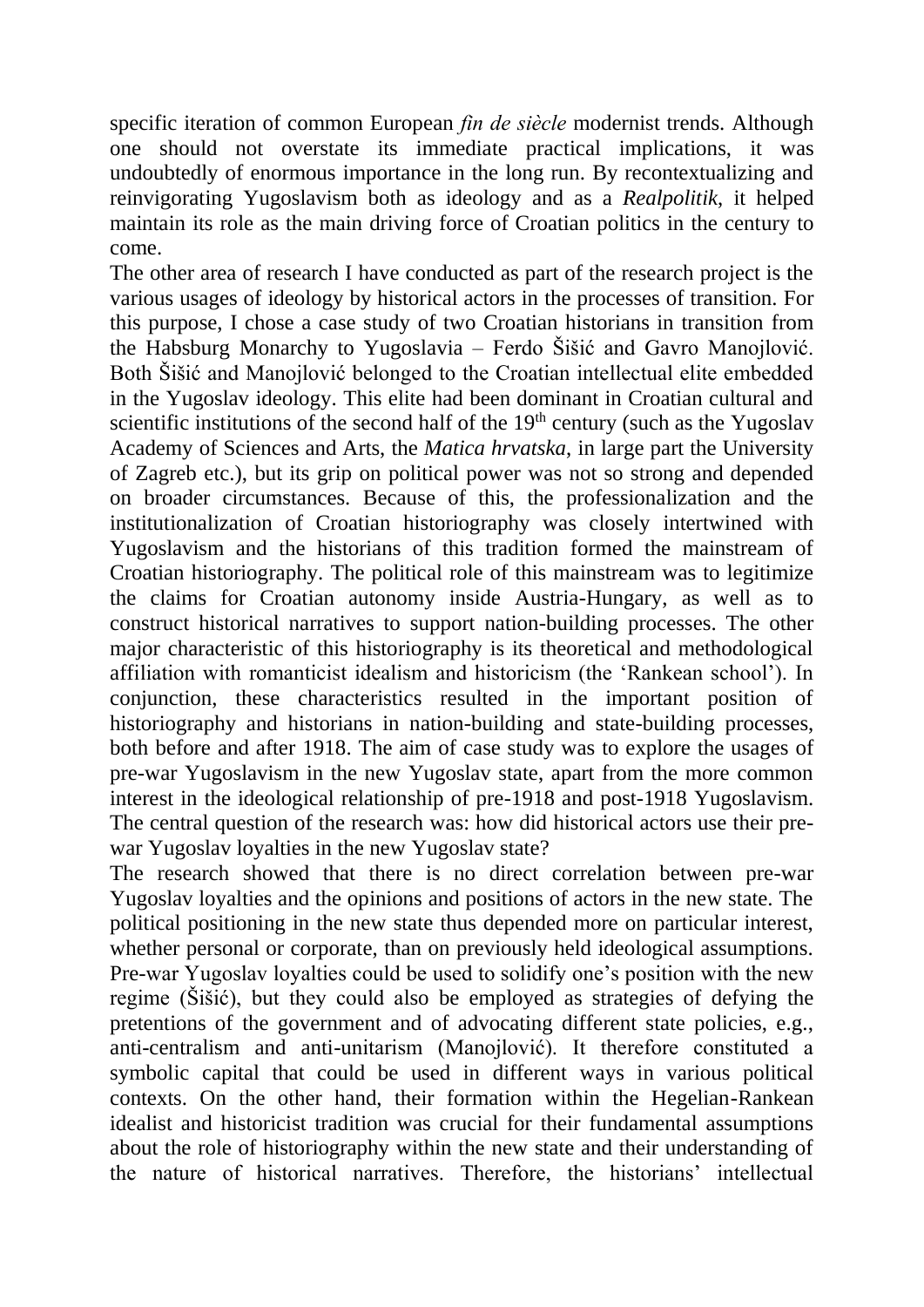formation represented a continuity in both the theory and practice of their history-writing in the new context.

Branimir Janković, Zagreb

## *Historians and university professors in transition*

B. Janković primarily researched historians and university history professors as members of the social elite and their transition from the Austro-Hungarian Monarchy into the new Yugoslav state. Although emphasis is put on the Croatian elite in the project, I tried to take into account not only Croatian, but also Serbian and Slovene historians and their interactions. In that way I tried to step out of the framework of Croatian historiography and to include a transnational perspective. Because of that he focused both on historians and university professors who themselves crossed national borders during the transition. I therefore followed the mobility of historians and university history professors who moved between Ljubljana, Zagreb, Sarajevo, Belgrade and Skopje in the new Yugoslav state. Some of these historians are Milko Kos, Ljudmil Hauptmann, Nikola Radojčić, Viktor Novak, Josip Matasović, Grga Novak and others.

Although Croatian, Serbian and Slovene historians had continuously attended universities of Central and Southeast Europe even in the 19<sup>th</sup> century, during the Habsburg Monarchy, their mobility was especially strong in the newly founded Kingdom of Serbs, Croats and Slovenes and it occurred mainly within the new state. The new employment policy at universities enabled this, which strongly preferred historians who were pro-Yugoslav – as opposed to oppositional historians who supported, for example, Croatian nationalism – and in that way it influenced the formation of the new university elite in Yugoslavia. One of the criteria for employment were the attitudes towards the unification of the South Slavic peoples which historians expressed during the Austro-Hungarian Monarchy or after the founding of the Yugoslav state. This employment policy was researched through official documents of the Ministry of Education of the Kingdom of Yugoslavia, university archives and the correspondences between Croatian, Serbian and Slovene historians (Ferdo Šišić, Viktor Novak, Stanoje Stanojević, Milko Kos, etc.).

The research focused on the representatives of the pro-Yugoslav university elite and on those Croatian, Serbian and Slovene historians who published books and articles on Yugoslav history and the idea of Yugoslavism, such as Ferdo Šišić, Vladimir Čorović, Milko Kos, Nikola Radojčić and others. Despite the focus being on pro-Yugoslav historians, Janković also included oppositional historians who were close to Croatian nationalism or who were opposed to the Yugoslav monarchical regime such as Ivo Pilar, Milan Šufflay and Rudolf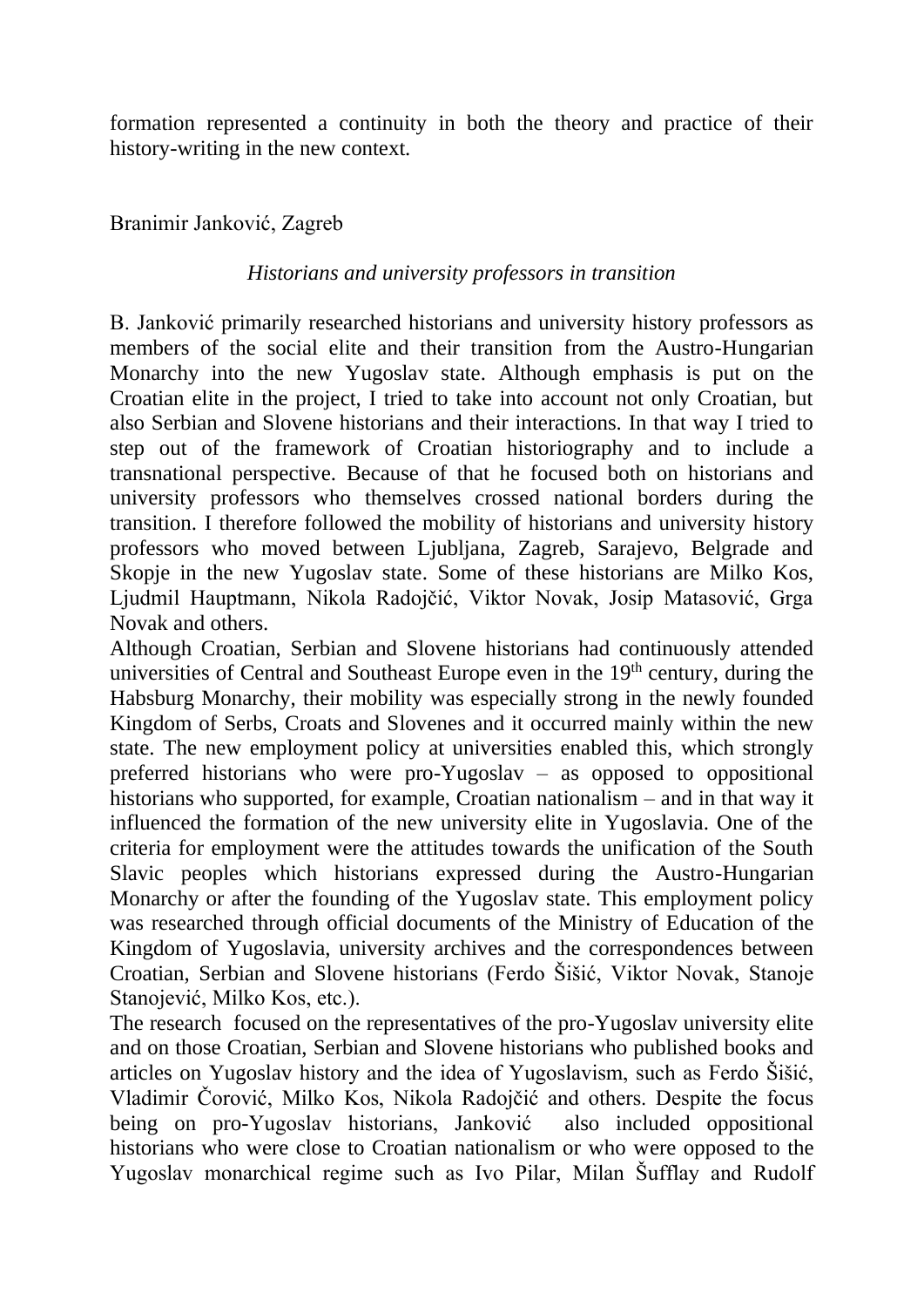Horvat. The former spoke of that which bound the Yugoslav peoples together, and the latter of their irreconcilable differences, especially between Croats and Serbs.

In Croatian historiography the main focus is put on historians who were opposed to the Yugoslav state (Ivo Pilar, Milan Šufflay, Rudolf Horvat) as opposed to historians who were pro-Yugoslav (Ferdo Šišić, Gavro Manojlović). Besides that, all the historiographies in post-Yugoslav countries are mainly interested in their own national historians and do not include other historians of that time, so Janković framed his research contrary to that. He tried to put the research into the context of wider international literature, such as the works of Pieter Troch *Nationalism and Yugoslavia: Education, Yugoslavism and the Balkans Before World War II* (2015) and Jan Surman *Universities in Imperial Austria 1848– 1918: A Social History of a Multilingual Space* (2019).

In doing so Janković was interested in the question of the continuities and discontinuities which occurred during the transition from the Austro-Hungarian Monarchy into Yugoslavia, which he followed through examples of different educational traditions and the unification of education laws, curricula and history textbooks, the employment policy at universities and the mobility of university professors. Continuities and discontinuities are visible both in university institutions and personally. The new Yugoslav state relied on the already existing universities and their staffs as the heritage of the Austro-Hungarian Monarchy, but it also founded new faculties and universities and it employed new professors. The mobility of the students and university professors also existed, of course, during the Austro-Hungarian Monarchy, but now it became more intense precisely within the new Yugoslav state.

Serbian historians came to work at the University of Ljubljana, Slovene historians at the University of Belgrade and University of Zagreb, and Croatian historians at the Faculty of Humanities and Social Sciences in Skopje. Thus, Serbian historian Nikola Radojčić came to Ljubljana, Slovene historian Milko Kos to Belgrade and Zagreb, Slovene historian Ljudmil Hauptmann to Zagreb and Croatian historians Josip Matasović, Grga Novak and Milan Prelog to Skopje. Janković believes that the professors who circulated between Ljubljana, Zagreb, Belgrade, Sarajevo and Skopje connected not only the heterogenous academic space but also the nationally heterogeneous space of the new Yugoslav state. Of course, at the level of social elites.

The arrival of numerous Russian émigrés to interwar Yugoslavia represents a discontinuity in comparison to the Austro-Hungarian Monarchy. They were employed at universities from Ljubljana to Zagreb, Belgrade and Skopje. Aleksije Jelačić can definitely be pointed out among historians. The spread of communist ideas in interwar Yugoslavia, which the police strictly monitored also represents a discontinuity, but there were generally no supporters of these ideas among historians. Janković especially focused on the period of the dictatorship of King Alexander in 1929 as an important discontinuity and a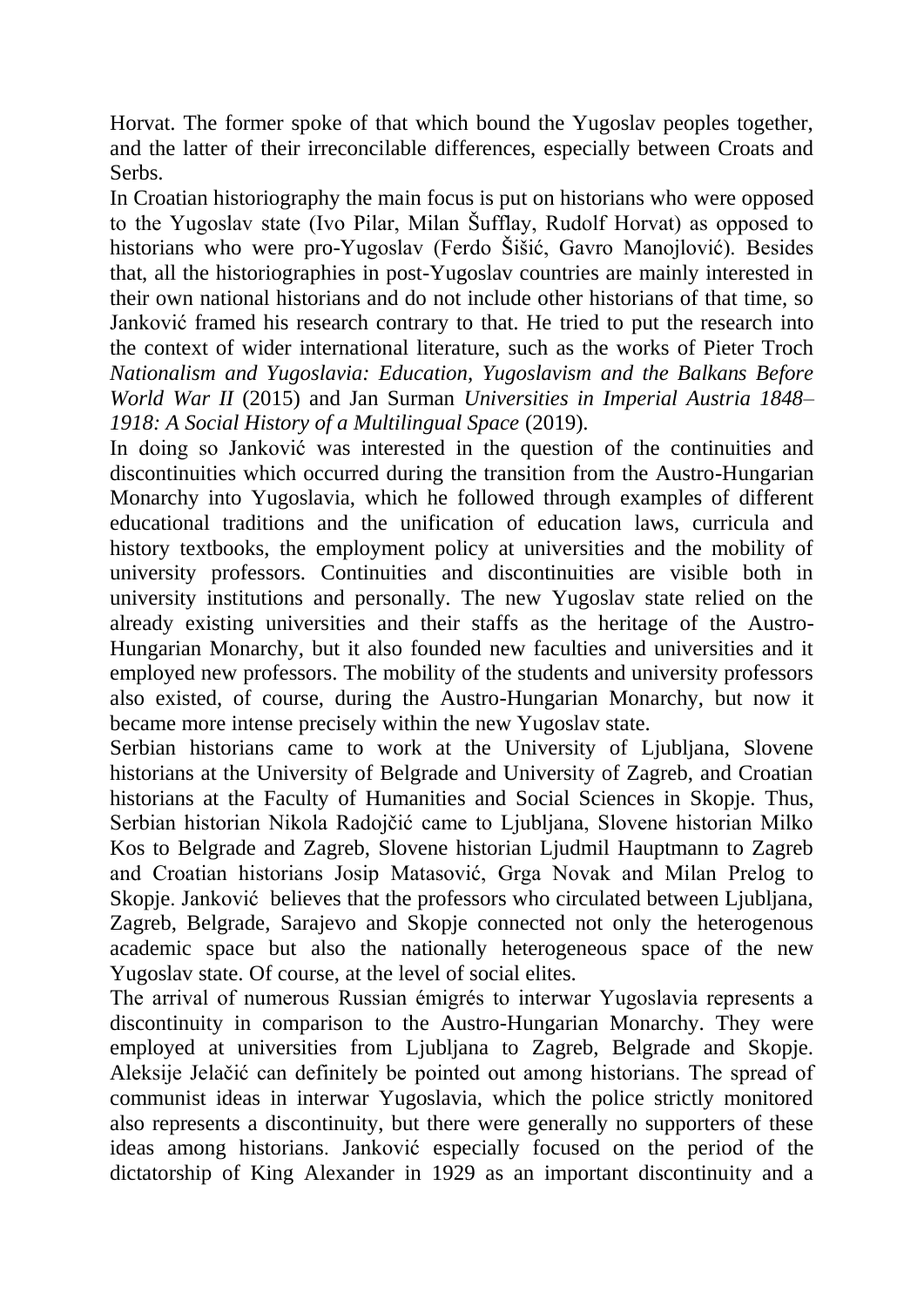special challenge for historians, university history professors and publishers of historical literature.

It can be concluded that the transition from the Austro-Hungarian Monarchy to Yugoslavia was a comprehensive change which encompassed numerous areas of social life, among them also institutions, such as universities. The transition was mostly successful for pro-Yugoslav historians and was not successful for oppositional historians who were close to Croatian nationalism. The former continued their successful careers at universities (Ferdo Šišić), while others did not (Milan Šufflay was first imprisoned, and then killed during the dictatorship).

Publishers of historical literature were included in the research of the final stage of the project. As members of the social elite historians, university professors and publisher were directly connected through their professions, and there are almost no works which deal with the transition of publishers from the Austro-Hungarian Monarchy into Yugoslavia. Janković researched historians, university professors and publishers in the following archives: the Archives of Yugoslavia in Belgrade (*Arhiv Jugoslavije u Beogradu*), the University of Ljubljana Historical Archives and Museum (*Zgodovinski arhiv in muzej Univerze v Ljubljani*), the Sarajevo Historical Archives (*Historijski arhiv Sarajevo*), the State Archives in Osijek (*Državni arhiv u Osijeku*). He used the library of the Central European University in Budapest for the methodological framework and wider scope of literature for the research.

After the disintegration of the Austro-Hungarian Monarchy, the publishers first had to adapt to the circumstances in the Kingdom of Serbs, Croats and Slovenes. During the transition from the Austro-Hungarian Monarchy into the new Yugoslav state some publishers fought to keep their monopolistic position. The majority of other publishers had to face competition and the increase of the number of publishers in interwar Yugoslavia. The first years after the First World War were mostly successful for publishers who published and sold more books than before. But during the Great Depression of the 1920s and 1930s circumstances grew worse for publishers.

In the interwar period, the publishing business was often a family business which was passed down from fathers to sons (e.g. the publishing house Kugli in Zagreb, etc.). Because of that numerous publishers kept a continuity form the Austro-Hungarian Monarchy into Yugoslavia. Some of them achieved their greatest success precisely in the new state (e.g. Geca Kon from Belgrade, etc.). Of course, many publishers just started their businesses during interwar Yugoslavia. The publishing business was mostly a family business, but after the First World War bigger companies and joint-stock companies began to emerge.

The dictatorship of King Alexander brought about a strong control over history, education and publishing at the end of the 1920s and the beginning of the 1930s. Although political control and repression existed also in the Austro-Hungarian Monarchy and in the newly founded Yugoslav state, the dictatorships of the first half of the 20<sup>th</sup> century strove for an even stronger control. In that sense, the